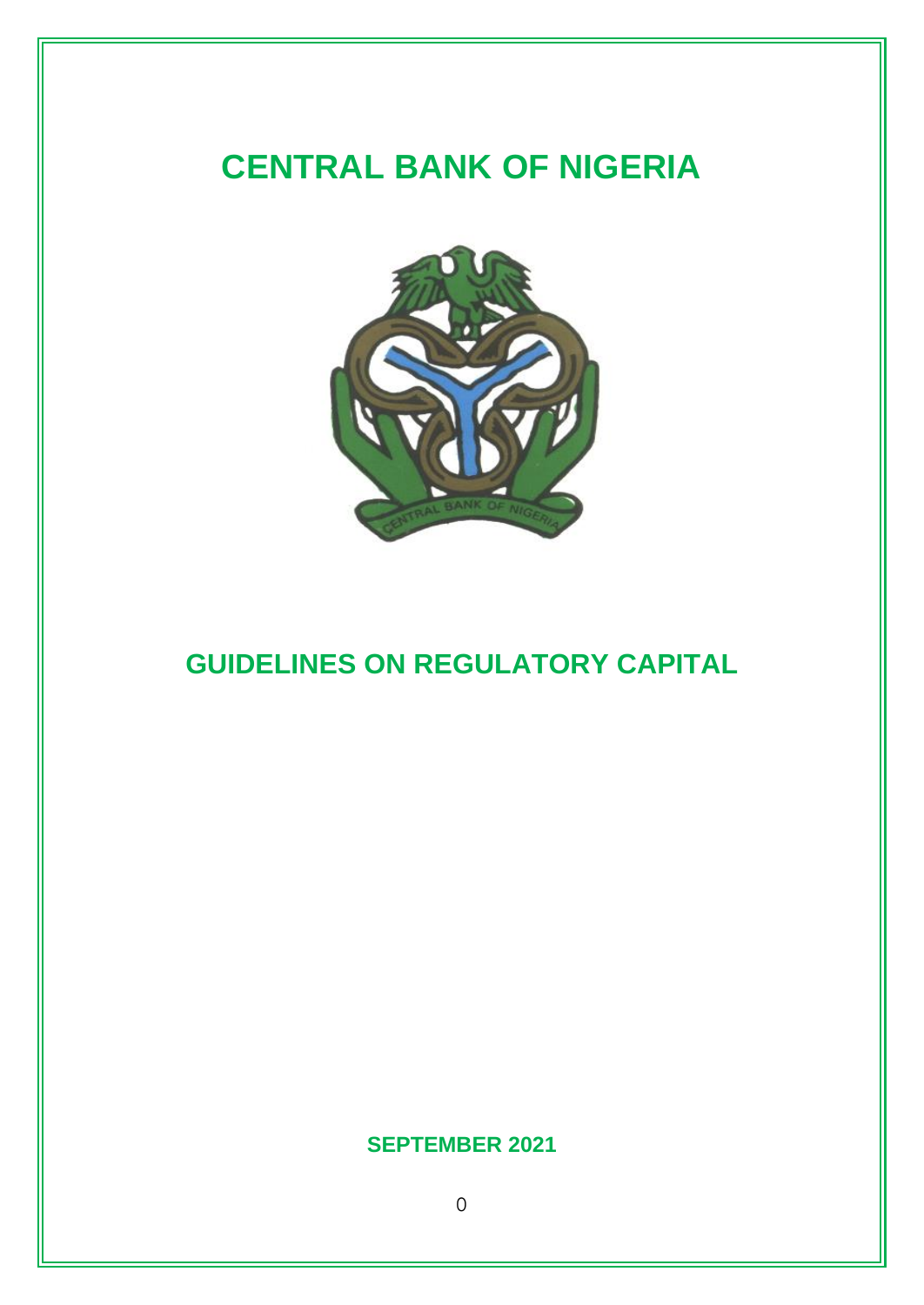## **Table of Contents**

| 1.  |                                                                                                  |
|-----|--------------------------------------------------------------------------------------------------|
| 2.  | SCOPE OF APPLICATION AND REPORTING REQUIREMENTS ------------- 2                                  |
| 2.1 |                                                                                                  |
| 2.3 |                                                                                                  |
| 3.  | MINIMUM CAPITAL REQUIREMENTS AND BUFFERS----------------------- 4                                |
| 3.1 |                                                                                                  |
| 3.2 |                                                                                                  |
| 4.  | REQUIREMENTS FOR INCLUSION IN REGULATORY CAPITAL ------------- 6                                 |
| 4.1 |                                                                                                  |
| 4.2 |                                                                                                  |
| 4.3 |                                                                                                  |
| 4.4 | Minority interest and other capital issued out of consolidated subsidiaries ----------------- 13 |
| 4.5 |                                                                                                  |
| 5.  | TRANSITIONAL ARRANGEMENTS FOR ECL ACCOUNTING --------------18                                    |
| 6.  | BUFFERS ABOVE THE REGULATORY MINIMUM --------------------------18                                |
| 6.1 |                                                                                                  |
| 6.2 |                                                                                                  |
| 6.3 | Higher Loss Absorbency for D-SIBs--------------<br>- 20                                          |
| 6.4 |                                                                                                  |
|     | 7. DETERMINATION OF MAXIMUM DISTRIBUTION PAYMENT IN NIGERIA -- 21                                |
| 8.  |                                                                                                  |
|     | 9. APPENDIX 1: REQUIREMENT AT SOLO AND CONSOLIDATED LEVEL----24                                  |
|     | 10. APPENDIX 2: MAXIMUM DIVIDEND PAY-OUT RATIO -------------------------25                       |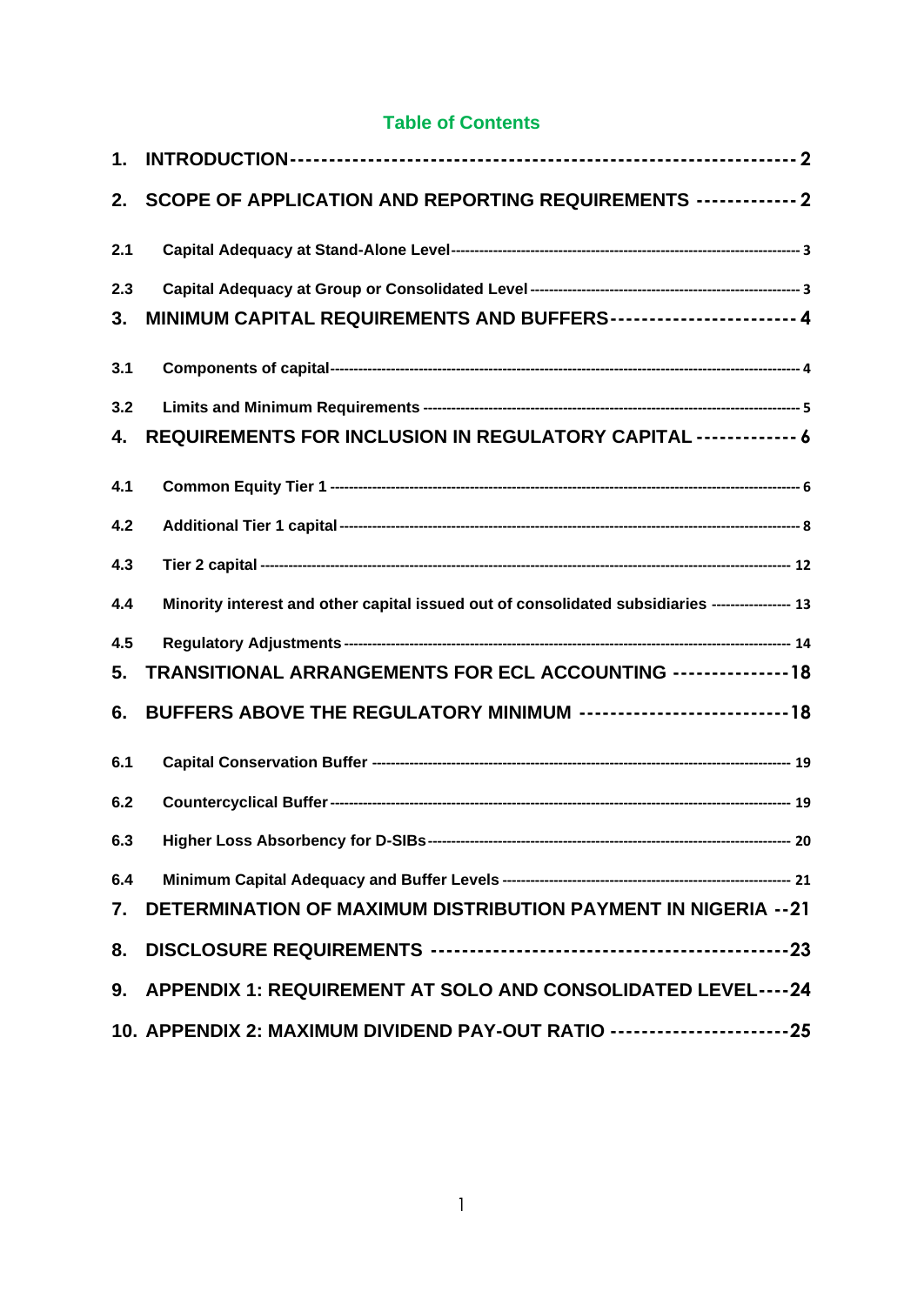## <span id="page-2-0"></span>**1. Introduction**

- 1. The Central Bank of Nigeria (CBN), as part of its efforts to enhance the resilience of Deposit Money Banks (DMBs) and the Nigerian Banking System, has developed this Revised Guideline on Regulatory Capital, which sets out the criteria that banks' capital instruments must meet to be eligible for regulatory purposes as per the Basel III standards.
- 2. This Guideline also sets out the supervisory requirements for banks operating in Nigeria in relation to: minimum regulatory capital, adjustments to the components of regulatory capital, transitional arrangements, disclosure requirements and the additional capital buffers above the minimum requirements.
- 3. The aim of this Guideline is to further strengthen the resilience of Nigerian banks by increasing the minimum requirement for high quality capital which can absorb losses on a going concern basis, and by requiring banks to build up additional capital buffers to cushion against future unexpected losses.

## <span id="page-2-1"></span>**2. Scope of Application and Reporting Requirements**

- **4.** All banks are required by the CBN to maintain the minimum capital and capital buffer requirements as laid out in this Guideline at all times at both stand-alone (solo) and consolidated (group) levels. **Please see Appendix 1 for further details.**
- <span id="page-2-2"></span>5. All banks are required to submit electronic copy of their respective returns of capital adequacy position to the CBN using the prescribed reporting templates. The frequency of reporting shall be as follows:
	- a) Monthly basis for the capital adequacy position on a stand-alone basis; and
	- b) Quarterly basis for the capital adequacy position at the consolidated level (where applicable).
- 6. Notwithstanding the prescribed frequency of submission of returns of capital adequacy to the CBN specified in **Paragraph [5](#page-2-2)** above, the CBN may at any time require a bank to calculate and report its capital adequacy ratios for any financial period or as at any specified date on a: (i) stand-alone basis, (ii)consolidated basis in respect of the bank and all its subsidiaries; and/or, (ii) consolidated basis in respect of the bank and one or more specified subsidiaries or associates.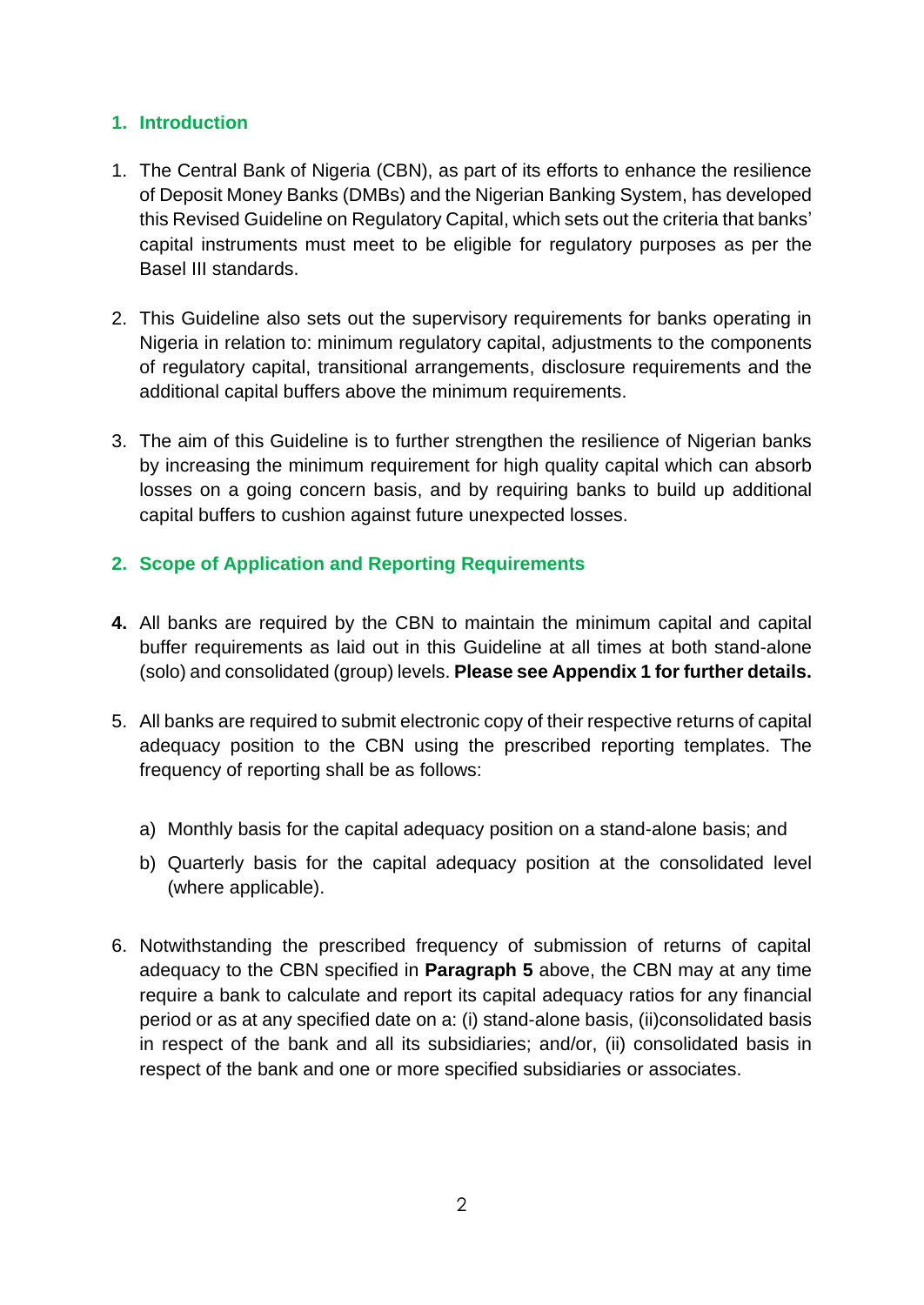## <span id="page-3-0"></span>**2.1 Capital Adequacy at Stand-Alone Level**

- 7. Capital adequacy position of a bank on a stand-alone (solo) level measures its capital strength and risk profile. It takes into consideration a bank's global operations including its foreign subsidiaries and overseas branch operations, on a stand-alone basis.
- 8. In the assessment of capital adequacy at the stand-alone level, banks are required to incorporate all regulatory adjustments set out in this Guideline.
- 9. Investments in the capital instruments of subsidiaries, which are consolidated in the consolidated financial statements of the banking group, should be deducted from the corresponding capital instruments issued.

## <span id="page-3-1"></span>**2.3 Capital Adequacy at Group or Consolidated Level**

- 10. The capital adequacy at the consolidated ("Group<sup>1</sup>") level measures the capital strength and risk profile of a bank or HoldCo after consolidating the assets and liabilities of its subsidiaries, joint ventures, associates etc. excluding the entities or subsidiaries which are predominantly engaged in non-financial sector activities.
- 11.Investments in subsidiaries, joint ventures, associates etc shall be subject to the CBN's Regulation 1, 2 and 3.
- 12.The adopted consolidation technique should be consistent with the requirements of International Financial Reporting Standard (IFRS) and should take into consideration the necessary adjustments specified in this Guideline.
- 13.For the purpose of this Guideline, financial sector activities shall mean activities undertaken by institutions in one or more of the following businesses or activities, whether by itself or through any of its subsidiaries: (i) banking, (ii) securities business, (iii) insurance business, (iv) financial leasing, (v) portfolio management, (vi) investment advisory services, (vii) custodial services, (viii) central clearing services, and (ix) activities ancillary to banking
- 14.In computing capital adequacy ratio on a consolidated basis, a banking group or HoldCo group shall aggregate its consolidated group's risk weighted assets for credit risk, market risk, and operational risk. The calculation of the risk weighted assets shall be as per the requirements of the CBN Guidance Notes on Credit, Market and Operational Risk.

<sup>&</sup>lt;sup>1</sup> There are two group structures under the focus of this Guidance Notes i.e. Banking Group and Holding Company Group (HoldCo Group)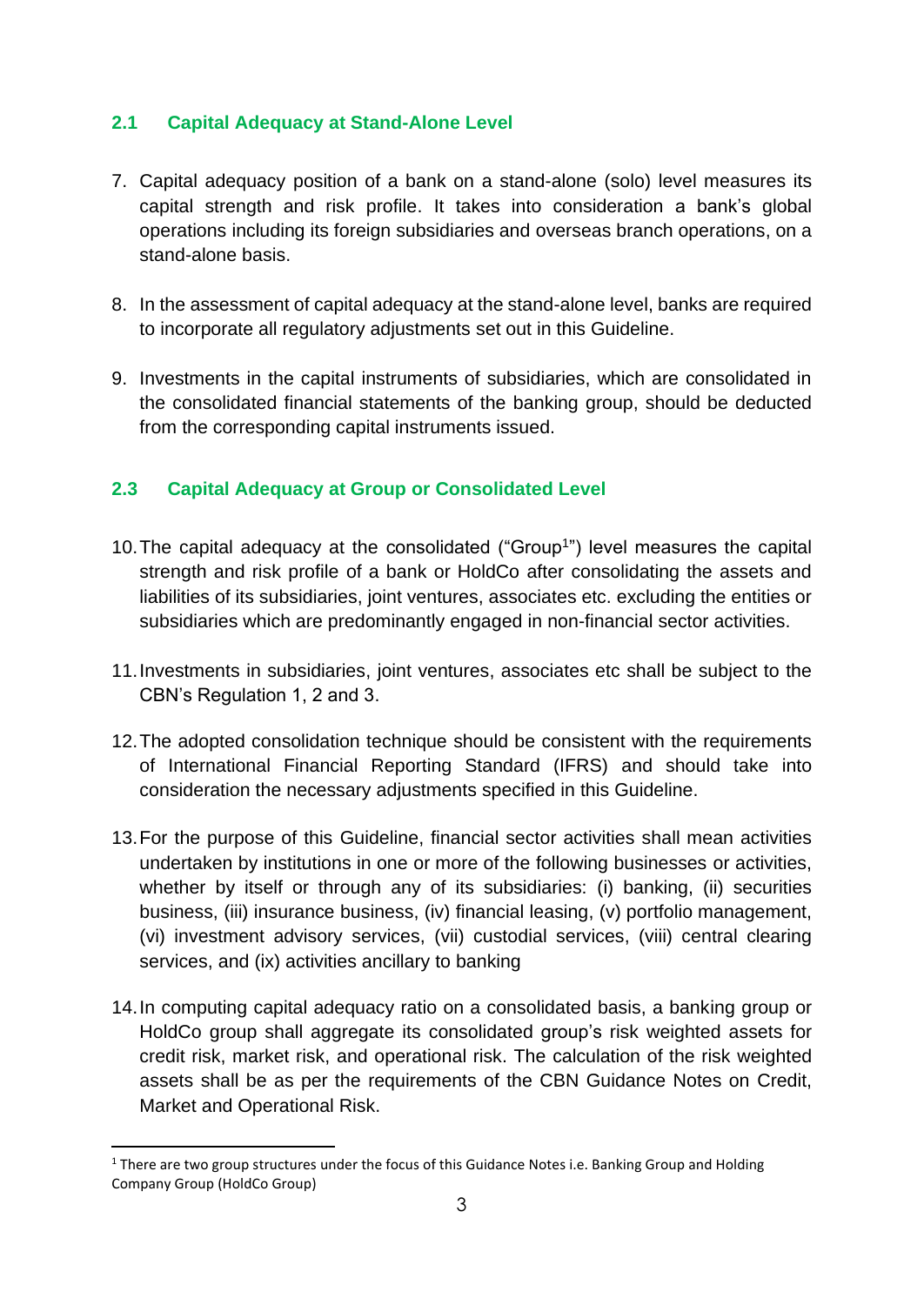- 15.All regulatory adjustments set out in this Guideline are required to be made to the consolidated CET1 capital of the banking group or HoldCo group.
- 16.Minority interest (i.e. non-controlling interest) and other capital issued out of consolidated subsidiaries held by third parties will be recognized in the consolidated regulatory capital of the group subject to certain conditions as stipulated in **Paragraph [48](#page-13-1) to [52](#page-14-1)** of this Guideline.
- 17.Where a reporting entity determines that consolidation of a subsidiary is not feasible, the entity shall seek the approval of the CBN to:
	- a) In the case of a subsidiary engaged in financial sector activities, deduct such investments from capital; and
	- b) In the case of a non-financial subsidiary, apply a risk weight of 1,250%
- 18.All banking and financial holding companies (HoldCos) groups shall comply with the capital adequacy requirements specified in this Guideline (at the consolidated level).

#### <span id="page-4-0"></span>**3. Minimum capital requirements and buffers**

#### <span id="page-4-1"></span>**3.1 Components of capital**

- 19.Total Regulatory Capital (TRC) is the sum of Common Equity Tier 1 (CET1), Additional Tier 1 Capital (AT1) and Tier 2 Capital (T2), net of regulatory adjustments.
- 20.Tier 1 capital is the sum of CET1 and AT1 capital, net of the regulatory adjustments applied to those categories.
- 21. CET1 and AT1 capital are going-concern capital<sup>2</sup> while Tier 2 capital is goneconcern capital<sup>3</sup>.
- 22.A bank shall compute its regulatory capital adequacy ratios (CAR) as follows:
	- a) CET1 Capital Ratio  $=$ CET1 Capital Total Risk Weighted Assets X 100 (TRWA)

<sup>2</sup> This component is able to absorb losses without constituting an event of default on the holders of the instrument.

<sup>3</sup> This component can absorb losses only when Tier 1 capital has been eroded and a bank is in liquidation.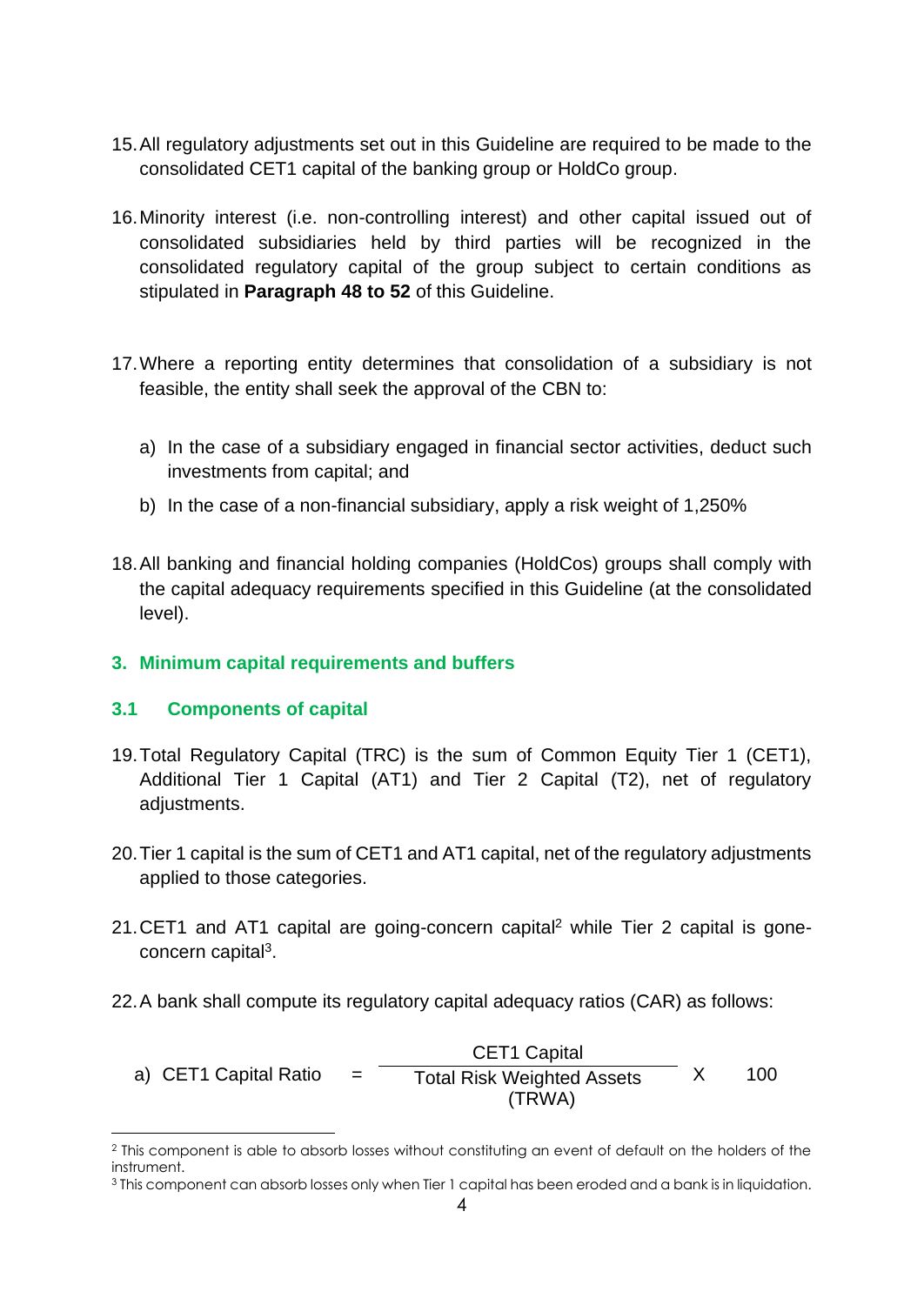b) Tier 1 Capital Ratio = Tier 1 Capital Total Risk Weighted Assets X 100 (TRWA) c) Capital Adequacy Ratio (CAR) <sup>=</sup> Total Regulatory Capital (TRC) Total Risk Weighted Assets X 100 (TRWA)

Where Total Risk Weighted Assets (TRWA) is calculated as the sum of:

- a) Credit Risk Weighted Assets (RWAs) as defined in the Guidance Notes on the Calculation of Capital Requirement for Credit Risk;
- b) Market RWAs as defined in Guidance Note on the Calculation of Capital Requirement for Market Risk;
- c) Operational RWAs as defined in Guidance Notes on the Calculation of Capital Requirement for Operational Risk.
- 23.The RWAs for market and operational risk shall be determined as **12.5 times** the sum of the estimated Pillar 1 capital charges as per the relevant Guidance Notes.
- 24. The non-distributable Regulatory Risk Reserve (RRR)<sup>4</sup> should not be recognised as a component of the total qualifying regulatory capital. Any balances in the RRR may however be netted against the TRWA and such balances must be based on the last audited financial statement.

#### <span id="page-5-0"></span>**3.2 Limits and Minimum Requirements**

- <span id="page-5-1"></span>25.A minimum Pillar 1 regulatory Capital Adequacy Ratio (CAR) of 15% will be applicable to all banks and banking groups with international authorisation and those that have been categorized by the CBN as being Domestic Systemically Important Banks (D-SIBs). A minimum CAR of 10% will be applicable to all other banks.
- 26.With respect to a holding company group, its minimum capital adequacy ratio shall not be less than the capital ratio requirement of any banking subsidiary within the group. In this regard, the reference subsidiary shall be that with the highest minimum capital requirement.

<sup>4</sup> This arises where the provision determined under the prudential guidelines is greater than IFRS 9 provisions. The current practice is to transfer the difference from the general reserve to a nondistributable regulatory risk reserve.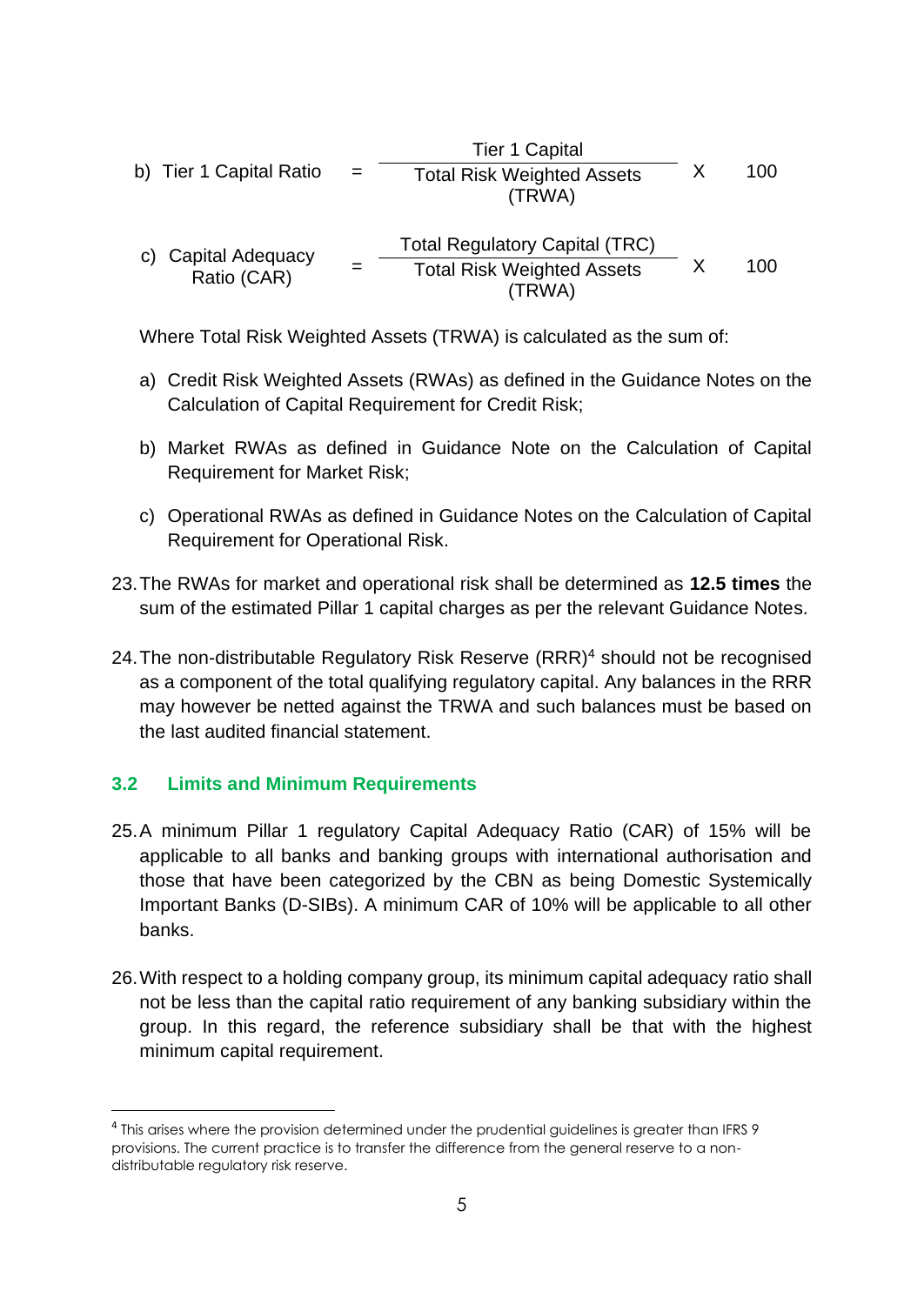27.The CBN may require a bank to maintain a higher minimum level of capital than those stated in **Paragraph [25](#page-5-1)** and **Table 1** after taking into consideration the outcome of the supervisory review of its Internal Capital Adequacy Assessment Process (ICAAP) under Pillar 2. The aim will be to ensure that the level of a bank's minimum capital requirement reflects its risk profile, business strategy and risk management capacity.

|                                 | As a percentage of TRWA                      |                                          |  |
|---------------------------------|----------------------------------------------|------------------------------------------|--|
| <b>Regulatory Capital Ratio</b> | <b>National and Regional</b><br><b>Banks</b> | <b>International Banks</b><br>and D-SIBs |  |
| <b>CET1 Capital Ratio</b>       | 7.0%                                         | 10.5%                                    |  |
| <b>Tier 1 Capital Ratio</b>     | 7.5%                                         | 11.25%                                   |  |
| <b>Capital Adequacy Ratio</b>   | 10.0%                                        | 15.0%                                    |  |

Table 1: Minimum Regulatory Capital Requirements

- 28.The minimum requirements set out in Table 1 do not take into consideration the additional capital buffers which the CBN may require banks in Nigeria to maintain from time to time depending on, amongst others, the prevailing macroeconomic conditions and the systemic importance of the individual banks.
- 29.The inclusion of eligible Tier 2 Capital would only be permitted subject to the minimum thresholds set out in Table 1 being met. In the absence of AT1 capital, the minimum Tier 1 capital ratio should be met from CET1 capital.
- 30.The minimum CAR for the institutions that have been designated as D-SIBs should be further enhanced with the Higher Loss Absorbency (HLA) requirement of 1.0% consisting wholly of CET1 capital.
- 31.In addition to the minimum CET 1 capital ratios specified in Table 1, banks are also required to maintain minimum capital conservation and countercyclical buffers specified **Paragraph [80](#page-18-2)**. This should be in form of CET1 capital.

## <span id="page-6-0"></span>**4. Requirements for Inclusion in Regulatory Capital**

## <span id="page-6-1"></span>**4.1 Common Equity Tier 1**

32.CET1 capital consists of the sum of the following elements:

a) Common shares issued by the bank that meet the criteria for classification as common shares for regulatory purposes;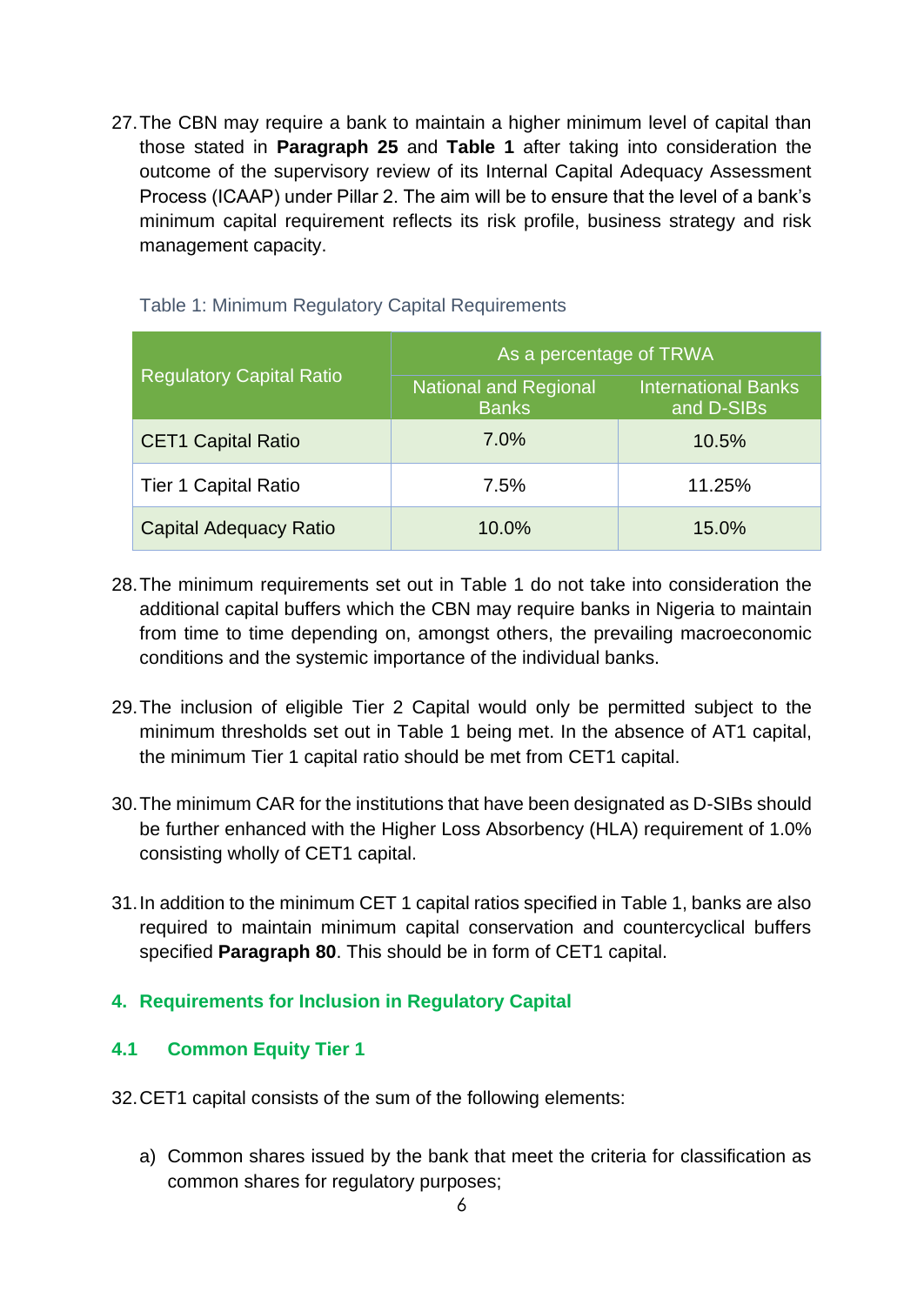- b) Stock surplus (share premium) resulting from the issue of instruments included CET1;
- c) Retained earnings (only audited components);
- d) Small and Medium Enterprises Equity Investment scheme (SMEEIS) reserves and or any other scheme as may be stipulated from time to time by the CBN;
- e) Statutory reserve;
- f) Common shares issued by consolidated subsidiaries of the bank and held by third parties (i.e. minority interest) that meet the criteria for inclusion in CET 1 capital. Please see **Paragraph 49 to 53** for the relevant criteria;
- g) Other reserves as may be determined by the CBN; and
- 33.For an instrument to be included as part of CET1 capital, it must meet all of the criteria set out below. The criteria must be met solely with common shares. In the rare cases where banks need to issue non-voting common shares as part of CET1, they must be identical to voting common shares of the issuing bank in all respects except the absence of voting rights:
	- a) Represents the most subordinated claim in liquidation of the bank;
	- b) Entitled to a claim on the residual assets that is proportional with its share of issued capital, after all senior claims have been repaid in liquidation<sup>5</sup>;
	- c) Principal is perpetual and never repaid outside of liquidation;
	- d) The bank does nothing to create an expectation at issuance that the instrument will be bought back, redeemed, or cancelled nor do the statutory or contractual terms provide any feature which might give rise to such an expectation;
	- e) Distributions are paid out of distributable items (retained earnings included). The level of distributions should not in any way be tied or linked to the amount paid in at issuance and should not be subject to a contractual cap;
	- f) There are no circumstances under which the distributions are obligatory and therefore non-payment is not a default event<sup>6</sup>;
	- g) Distributions are paid only after all legal and contractual obligations have been met and payments on more senior capital instruments have been made;
	- h) It is the issued capital that takes the first and proportionately greatest share of any losses as they occur. Within the highest quality capital, each instrument absorbs losses on a going concern basis proportionately and pari passu with all the others;

<sup>&</sup>lt;sup>5</sup> That is, has an unlimited and variable claim, not a fixed or capped claim.

<sup>6</sup> Amongst other things, this requirement prohibits features that require the bank to make payment in kind.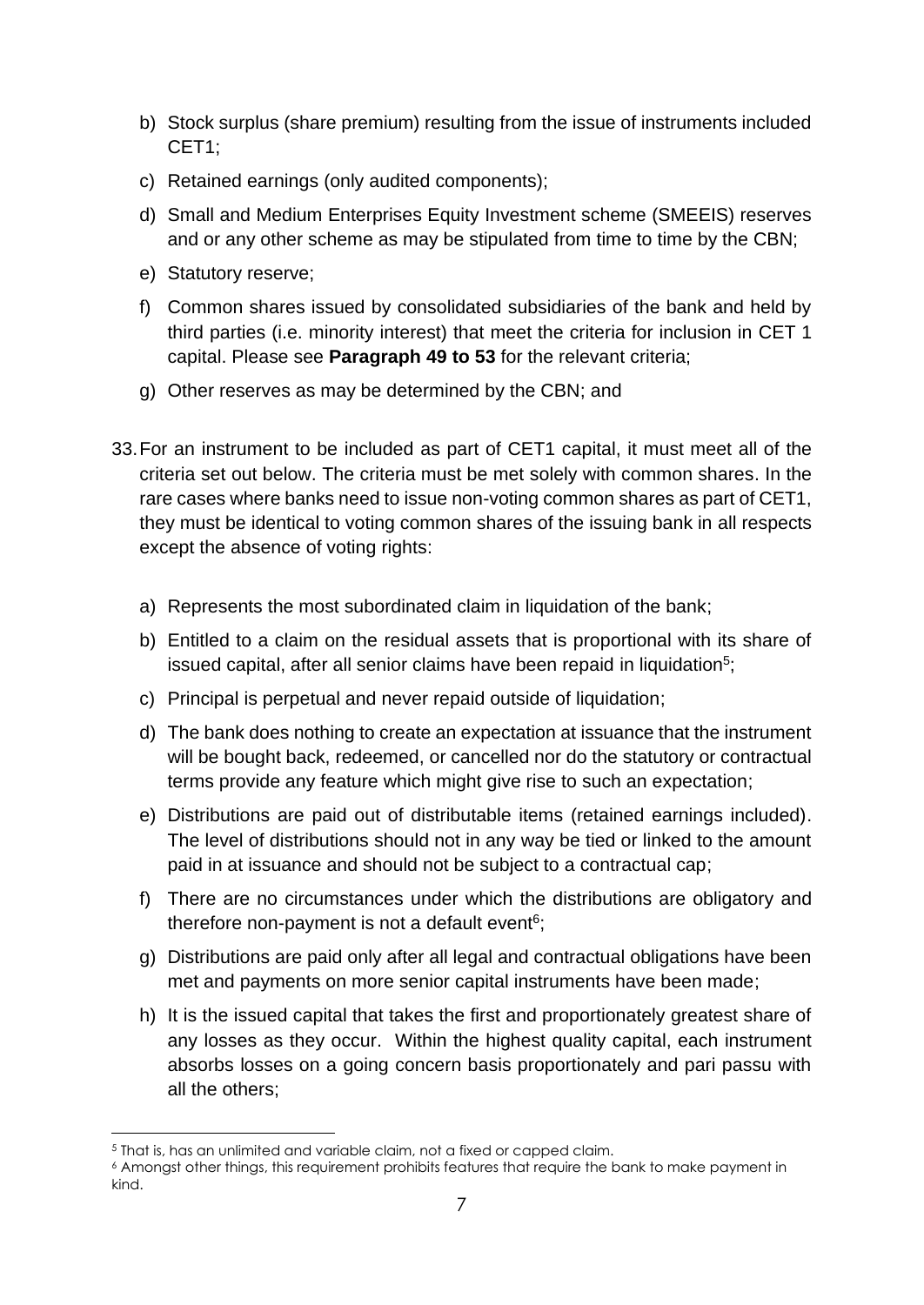- i) The paid-in amount is recognised as equity capital (not as liability) for determining balance sheet insolvency;
- i) The paid-in amount is classified as equity under IFRS:
- k) It is directly issued and paid-in and the bank cannot directly or indirectly have funded the instrument or the purchase of the instrument;
- l) The paid-in amount is neither secured nor covered by a guarantee of the issuer or related entity<sup>7</sup> or subject to any other arrangement that legally or economically enhances the seniority of the claim;
- m) It is only issued with the approval of the owners of the issuing bank, either given directly by the owners or, where permitted by applicable law, given by the Board of Directors or by other persons duly authorised by the owners;
- n) It is clearly and separately disclosed on the bank's balance sheet published in the bank's annual report.

## **34.There is no limit on the inclusion of Tier 1 capital for the purpose of calculating total regulatory capital.**

## <span id="page-8-0"></span>**4.2 Additional Tier 1 capital**

35.Additional Tier 1 capital (AT1) consists of the sum of the following elements:

- a) Instruments issued by the bank that meet the criteria for inclusion in AT1 capital and not included in CET1;
- b) Stock surplus (share premium) resulting from the issue of instruments included in AT1 capital;
- c) Instruments issued by consolidated subsidiaries of the bank and held by third parties that meet the criteria for inclusion in AT1 capital and are not included in CET1 capital. Please see **Paragraph [48](#page-13-1) to [52](#page-14-1)** for the relevant criteria**;**
- <span id="page-8-2"></span><span id="page-8-1"></span>36.The following criteria must be met or exceeded for an instrument issued by the bank to be included in AT1 capital.
	- a) Issued and paid-in;
	- b) Is neither secured nor covered by a guarantee of the issuer or related entity or other arrangement that legally or economically enhances the seniority of the claim vis-à-vis bank general creditors;

 $7$  A related entity can include a parent company, a sister company, a subsidiary, or any other affiliate. A holding company is a related entity irrespective of whether it forms part of the consolidated banking group.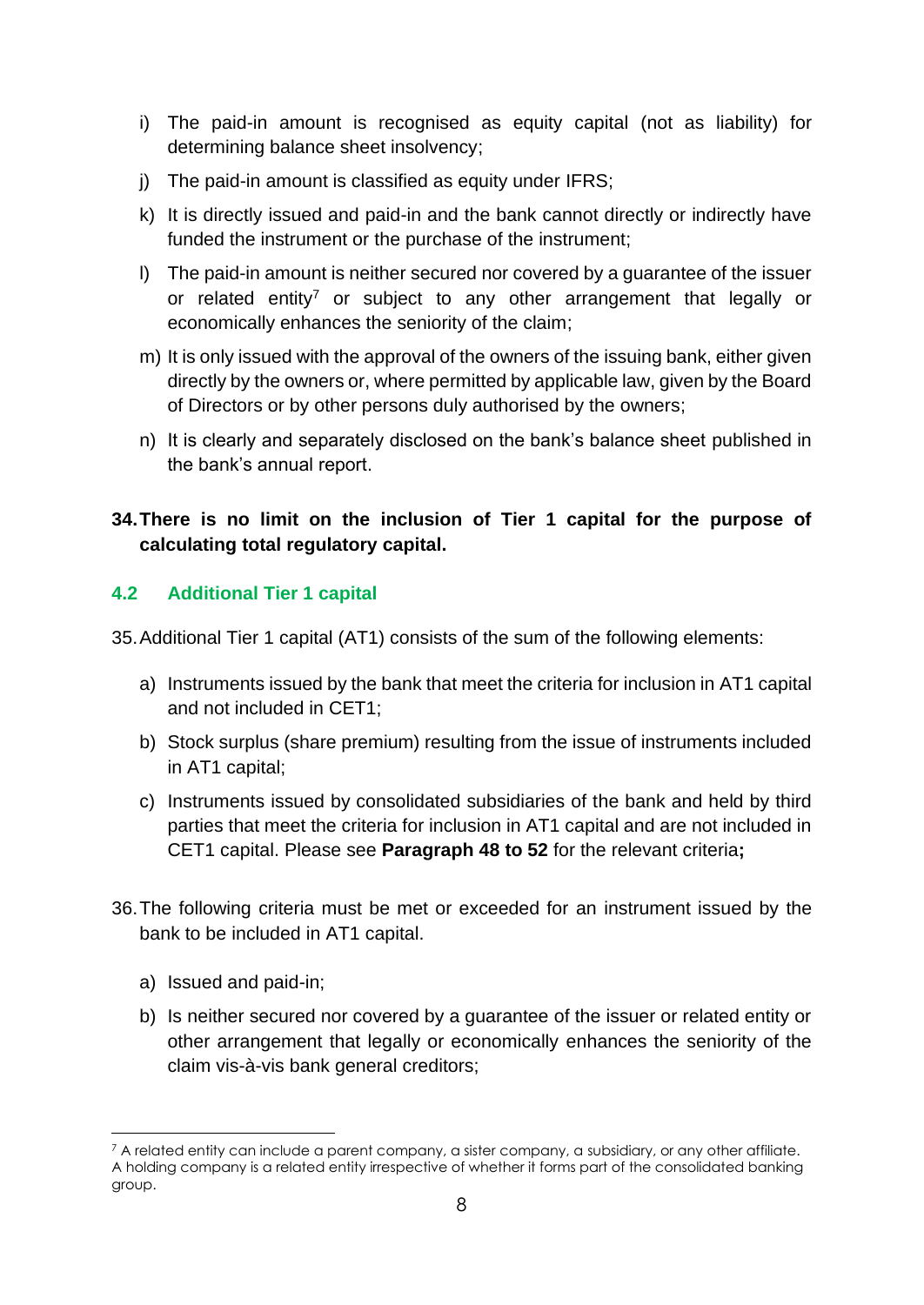- c) May be callable at the initiative of the issuer only after a minimum of five years (see **Paragraph [38](#page-10-0)** below for further details);
- d) The instrument cannot have a credit sensitive dividend feature. That is, a dividend or coupon that is reset periodically based in whole or in part on the bank's credit rating;
- e) Neither the bank nor a related party over which the bank exercises control or significant influence can have purchased the instrument, nor can the bank directly or indirectly have funded the purchase of the instrument;
- f) The terms and conditions must have a provision that requires, at the option of the CBN, the instrument to either be written off or converted into common equity upon the occurrence of a trigger event (see **Paragraphs [42](#page-11-0) to [43](#page-11-1)** for further details);
- g) Is perpetual i.e. there is no maturity date and there are no incentives to redeem;
- h) Any repayment of principal (e.g. through repurchase or redemption) must be with the prior approval of the CBN and banks should not assume or create market expectations that the CBN will grant the approval;
- i) It has dividend or coupon discretion (see **Paragraph [39](#page-10-1)** below for further details);
- j) Dividends or coupons must be paid out of same distributable items;
- k) The instrument cannot contribute to liabilities exceeding assets for the purpose of insolvency testing;
- l) Instruments classified as liabilities for accounting purposes must have principal loss absorption mechanism (see **Paragraph [40](#page-10-2)** for further detail);
- m) The aggregate amount to be written down or converted for all instruments classified as liabilities for accounting purposes on breaching the trigger level must be at least the amount needed to immediately return the bank's CET1 ratio to the trigger level or, if this is not possible, the full principal value of the instruments;
- n) Neither the bank nor a related party over which the bank exercises control or significant influence can have purchased the instrument, nor can the bank directly or indirectly fund the instrument or the purchase of the instrument;
- o) The instrument cannot have any features that hinder recapitalisation, such as provisions that require the issuer to compensate investors if a new instrument is issued at a lower price during a specified time frame;
- p) If the instrument is not issued out of an operating entity or the holding company in the consolidated group<sup>8</sup>, proceeds must be immediately available without

<sup>8</sup> For example, a special purpose vehicle (SPV)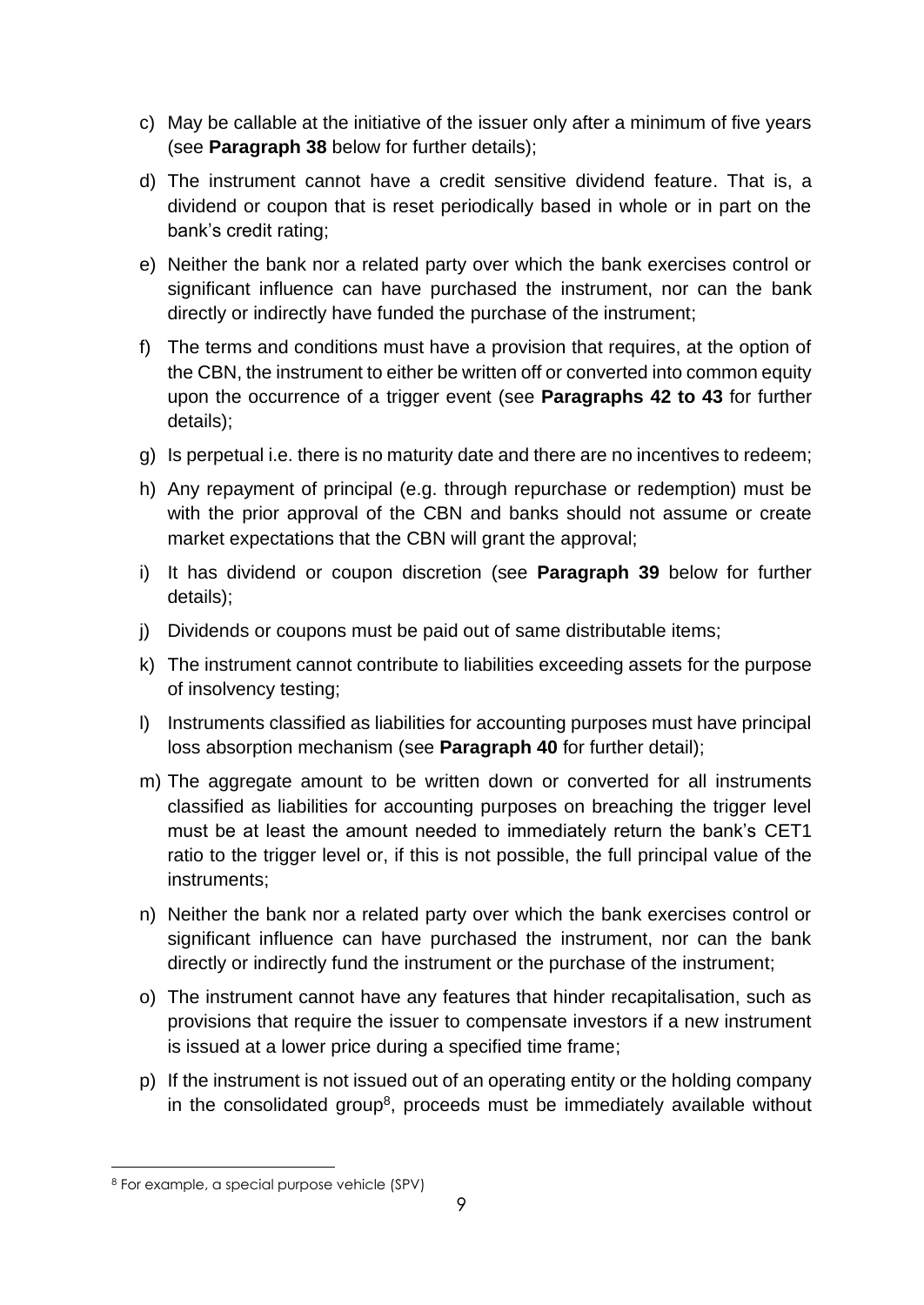limitation to an operating entity<sup>9</sup> or the holding company in the consolidated group in a form which meets or exceeds all of the other criteria for inclusion in AT1 capital.

- q) Subordinated to depositors, general creditors, and subordinated debt of the bank. In the case of an issue by a holding company, the instrument must be subordinated to all general creditors;
- 37.Stock surplus (share premium) that is not eligible for inclusion in CET1, will only be permitted to be included in AT1 capital if the shares giving rise to the stock surplus are permitted to be included in AT1 capital.
- <span id="page-10-0"></span>38.Where an instrument is callable at the initiative of the issuer:
	- a) A bank must receive prior written approval from the CBN before the call option can be exercised; and
	- b) A bank must not do anything which creates an expectation that the call option will be exercised; and
	- c) Banks must not exercise a call unless: (i) they replace the called instrument with capital of the same or better quality and the replacement<sup>10</sup> of this capital is done at conditions which are sustainable for the income capacity of the bank; or (ii) it is able to demonstrates that its capital position will be well above the CBN's prescribed minimum capital requirement after the call option is exercised.

<span id="page-10-1"></span>39.Regarding the discretions on dividends or coupon:

- a) The bank must have full discretion at all times to cancel distributions or payments;
- b) Cancellation of discretionary payments must not constitute a default event;
- c) Banks must have full access to cancel payments to meet obligations as they fall due;
- d) Cancellation of distributions or payments must not impose restrictions on the bank except in relation to distributions to common stockholders.
- <span id="page-10-2"></span>40.The principal loss absorption mechanism must operate through either:

<sup>9</sup> An operating entity is an entity set up to conduct business with clients with the intention of earning a profit in its own right.

<sup>&</sup>lt;sup>10</sup> Replacement issue can be concurrent with but not after the instrument is called.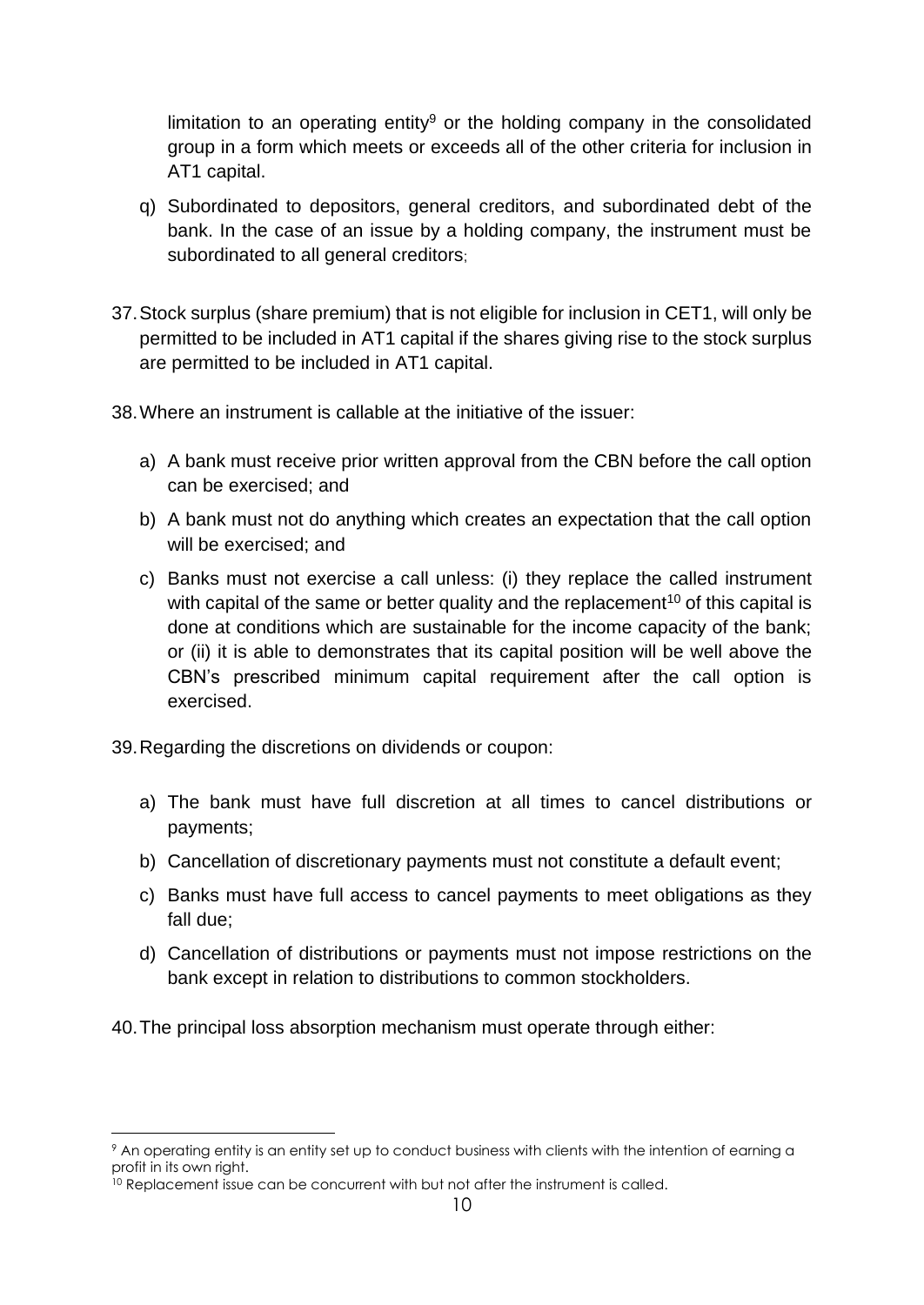- a) Conversion to common shares at an objective pre-specified trigger point of at least 7.25% CET1 (7.0% + 25% of 1.0%) for banks with National Authorization Licence, 10.75% CET1 (10.5%  $+$  25% of 1.0%) for banks with International Authorization Licence and 11.00% CET1 (10.5% + 25% of 1.0% + 1.0%) for D-SIBs; or
- b) A write-down mechanism which allocates losses to the instrument at a prespecified trigger points specified in (a) above. The write-down will have the following effects: (i) reduce the claim of the instrument in liquidation, (ii) reduce the amount re-paid when a call is exercised; and (iii) partially or fully reduce coupon or dividend payments on the instrument.
- 41.Any compensation paid to instrument holders as a result of a write-off must be paid immediately in the form of common stock of either the issuing bank or the parent company of the consolidated group (including any successor in resolution) and must be paid prior to any public sector injection of capital.
- <span id="page-11-0"></span>42.The issuing bank must maintain at all times all prior authorization necessary to immediately issue the relevant number of shares specified in the instrument's terms and conditions should the trigger event occur. The trigger event is the earlier of:
	- a) a decision that a write-off, without which the firm would become non-viable, is necessary, as determined by the CBN; and
	- b) the decision to make a public sector injection of capital, or equivalent support, without which the firm would have become non-viable, as determined by the CBN.
- <span id="page-11-1"></span>43.Where an issuing bank is part of a wider banking group and the issuing bank wishes the instrument to be included in the consolidated group's capital in addition to its solo capital, the terms and conditions must specify an additional trigger event. This additional trigger event is the earlier of:
	- a) a decision that a write-off, without which the firm would become non-viable, is necessary, as determined by the CBN; or
	- b) the decision to make a public sector injection of capital, or equivalent support, in the jurisdiction of the consolidated supervisor, without which the firm receiving the support would have become non-viable, as determined by the CBN in consultation with the host regulator in the relevant jurisdiction.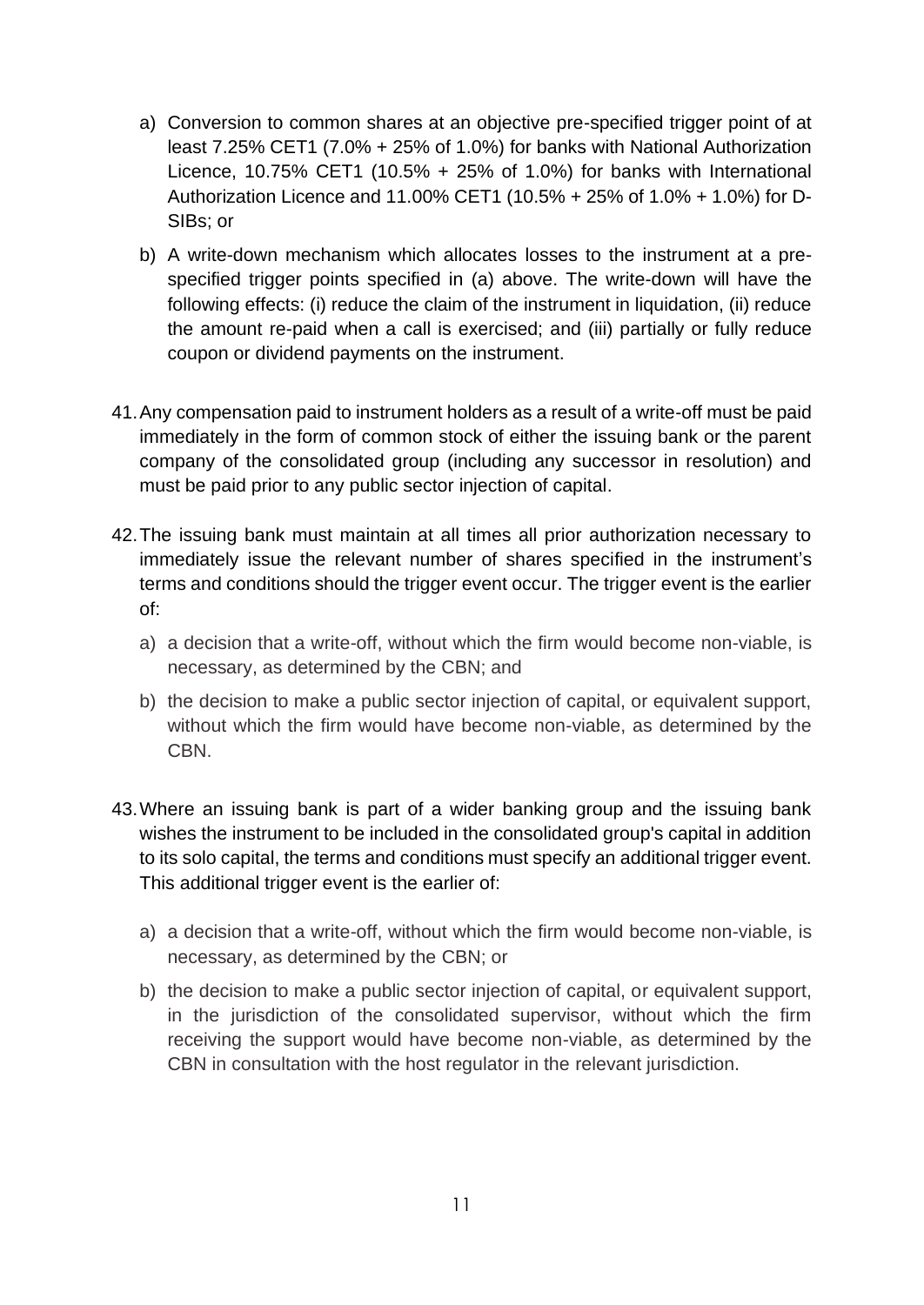#### <span id="page-12-0"></span>**4.3 Tier 2 capital**

44.Tier 2 capital consists of the sum of the following elements:

- a) Instruments issued by the bank that meet the criteria for inclusion in Tier 2 capital (and are not included in Tier 1 capital);
- b) Stock surplus (share premium) resulting from the issue of instruments included in Tier 2 capital;
- c) Instruments issued by consolidated subsidiaries of the bank and held by third parties that meet the criteria for inclusion in Tier 2 capital and are not included in Tier 1 capital. Please see **Paragraph [48](#page-13-1) to [52](#page-14-1)** for the relevant criteria;
- d) Regulatory adjustments applied in the calculation of Tier 2 capital.
- 45. In addition to the criteria set out in **Paragraph [36](#page-8-1) [[\(a\)](#page-8-2) to (f)],** the following criteria must also be met or exceeded for an instrument to be included in Tier 2 capital.
	- a) Minimum original maturity of at least five years (recognition in regulatory capital in the remaining five years before maturity **will be amortised on a straightline basis by 20% per annum** and there should be no step-ups or incentives to redeem by the holder);
	- b) Subordinated to depositors and general creditors of the bank;
	- c) The investor must have no rights to accelerate the repayment of future scheduled payments (coupon or principal), except in bankruptcy and liquidation;
	- d) If the instrument is not issued out of an operating entity or the holding company in the consolidated group e.g. a Special Purpose Entity (SPE), proceeds must be immediately available without limitation to a single operating entity<sup>11</sup> or the holding company in the consolidated group in a form which meets or exceeds all of the other criteria for inclusion in Tier 2 capital.
- 46.Stock surplus (share premium) that is not eligible for inclusion in Tier 1 will only be permitted to be included in Tier 2 capital if the shares giving rise to the stock surplus are permitted to be included in Tier 2 capital.
- 47.Other comprehensive income items other than fixed asset revaluation reserves that are created by the adoption of IFRS may be accepted as part of the Tier 2 capital subject to limitations that may be specified by the CBN from time to time.

<sup>&</sup>lt;sup>11</sup> An operating entity is an entity set up to conduct business with clients with the intention of earning a profit in its own right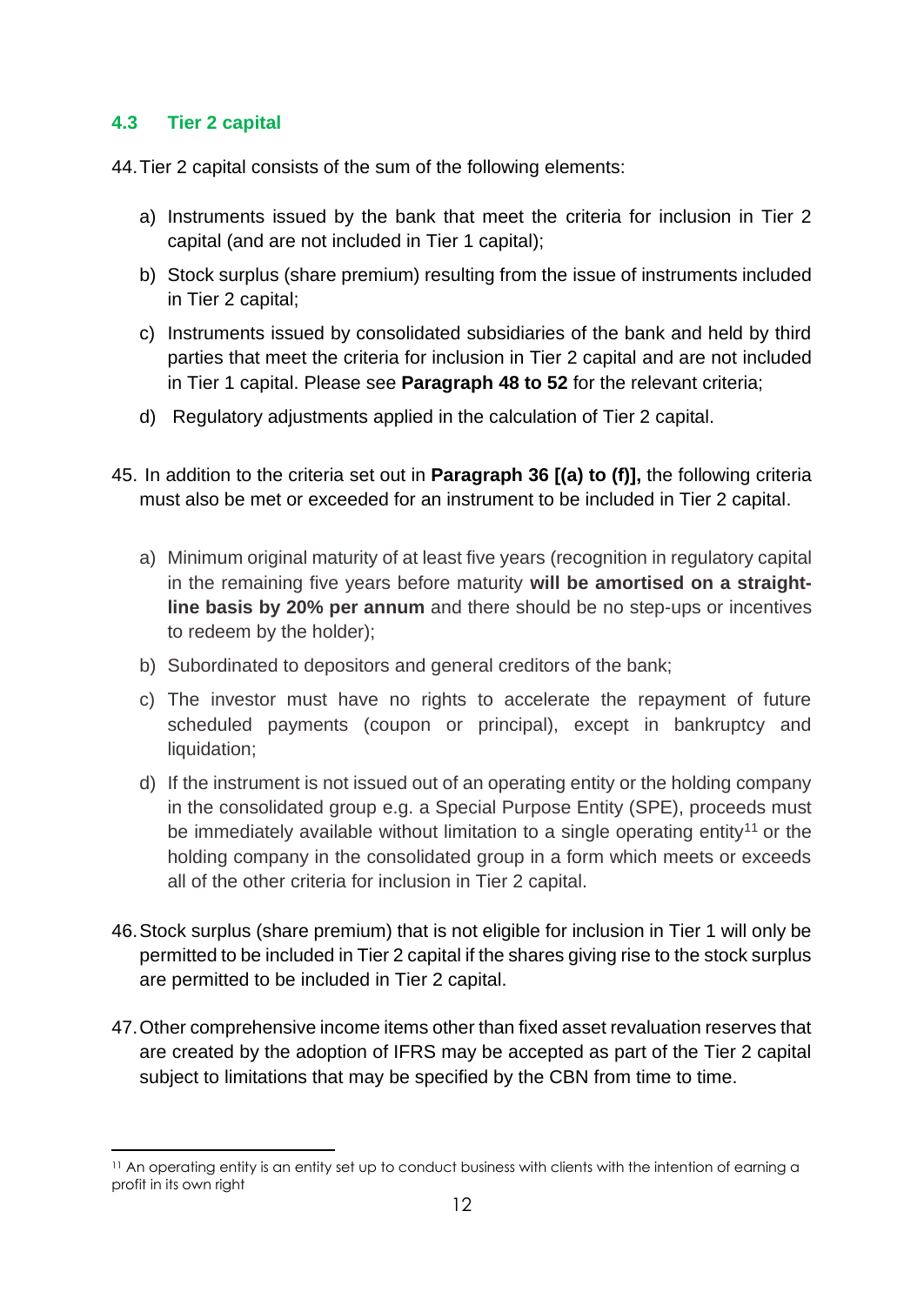#### <span id="page-13-0"></span>**4.4 Minority interest and other capital issued out of consolidated subsidiaries**

- <span id="page-13-1"></span>48.Minority interest (non-controlling interest) arising from common share equity capital issued by a fully consolidated subsidiary of a bank or a HoldCo may receive recognition in CET1 capital only if:
	- a) the instrument giving rise to the minority interest would, if issued by the bank/HoldCo, meet all the criteria for classification as CET1 for regulatory capital purposes as stipulated in this Guideline; and
	- b) the subsidiary that issued the instrument is itself a bank in the case of a banking group or a non-bank financial entity for a HoldCo group.
- 49.Minority interest in a subsidiary that is a bank is strictly excluded from the parent bank's common equity if the parent bank or affiliate has entered into any arrangements to fund directly or indirectly minority investment in the subsidiary whether through an SPE or through another vehicle or arrangement.
- <span id="page-13-2"></span>50.The amount of minority interest meeting the criteria set out in **Paragraph [48](#page-13-1)** that will be recognized in consolidated CET1 will be calculated as follows:
	- a) Total minority interest meeting the two criteria set out in **Paragraph [48](#page-13-1)** above minus the amount of the surplus CET1 of the subsidiary attributable to the minority shareholders.
	- b) Surplus CET1 of the subsidiary is calculated as the CET1 of the subsidiary minus the lower of: (i) the minimum CET1 requirement of the subsidiary plus the capital conservation buffer or (ii) the portion of the consolidated minimum CET1 requirement plus the capital conservation buffer that relates to the subsidiary.
	- c) The amount of the surplus CET1 that is attributable to the minority shareholders is calculated by multiplying the surplus CET1 by the percentage of CET1 that is held by minority shareholders.
- <span id="page-13-3"></span>51.Tier 1 capital instruments issued by a fully consolidated subsidiary of the bank, whether wholly or partly owned, to third party investors (including amounts under **Paragraph [50](#page-13-2)** above) may receive recognition in Tier 1 capital only if the instruments would, if issued by the bank, meet all of the specified criteria for classification as Tier 1 capital. The amount of this capital that will be recognised in Tier 1 will be calculated as follows:
	- a) Total Tier 1 capital of the subsidiary issued to third parties minus the amount of the surplus Tier 1 of the subsidiary attributable to the third-party investors.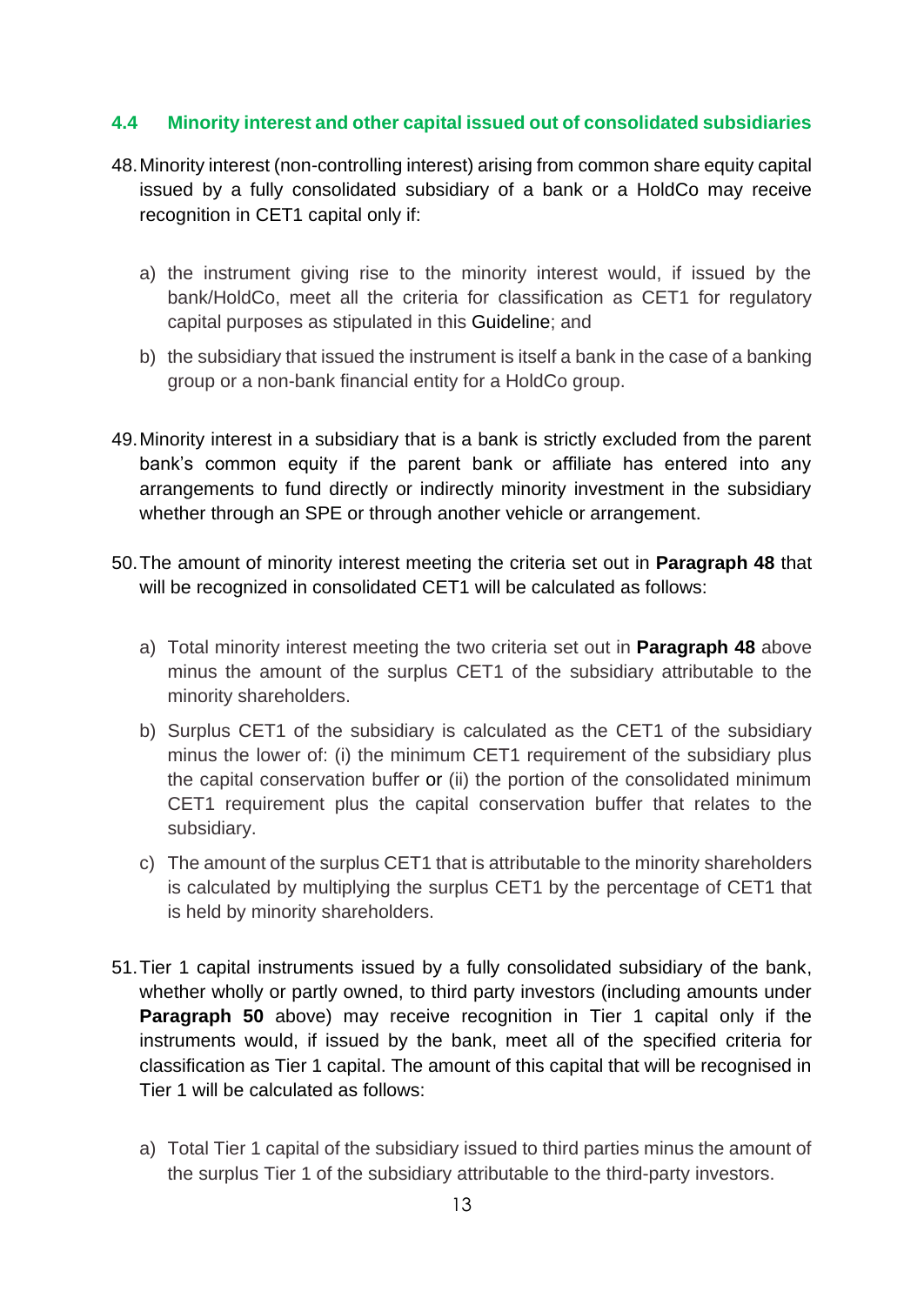- b) Surplus Tier 1 of the subsidiary is calculated as the Tier 1 of the subsidiary minus the lower of: (i) the minimum Tier 1 requirement of the subsidiary plus the capital conservation buffer or (ii) the portion of the consolidated minimum Tier 1 requirement plus the capital conservation buffer that relates to the subsidiary.
- c) The amount of the surplus Tier 1 that is attributable to the third-party investors is calculated by multiplying the surplus Tier 1 by the percentage of Tier 1 that is held by third party investors.
- d) The amount of this Tier 1 capital that will be recognised in AT1 will exclude amounts recognised in CET1 under **Paragraph [50](#page-13-2)** above
- <span id="page-14-1"></span>52.Total capital instruments (i.e. Tier 1 and Tier 2 capital instruments) issued by a fully consolidated subsidiary of the bank, whether wholly or partly owned, to third party investors (including amounts under **Paragraph [50](#page-13-2)** to **Paragraph [51](#page-13-3)** above) may receive recognition in Total Capital only if the instruments would, if issued by the bank, meet all of the criteria for classification as Tier 1 or Tier 2 capital. The amount of this capital that will be recognised in consolidated Total Capital will be calculated as follows:
	- a) Total capital instruments of the subsidiary issued to third parties minus the amount of the surplus Total Capital of the subsidiary attributable to the thirdparty investors.
	- b) Surplus Total Capital of the subsidiary is calculated as the Total Capital of the subsidiary minus the lower of: (i) the minimum Total Capital requirement of the subsidiary plus the capital conservation buffer and (ii) the portion of the consolidated minimum Total Capital requirement plus the capital conservation buffer that relates to the subsidiary.
	- c) The amount of the surplus Total Capital that is attributable to the third-party investors is calculated by multiplying the surplus Total Capital by the percentage of Total Capital that is held by third party investors.
	- d) The amount of Total Capital that will be recognised in Tier 2 will exclude amounts recognised in CET1 under **Paragraph [50](#page-13-2)** above and amounts recognised in Additional Tier 1 under **Paragraph [51](#page-13-3)** above.

## <span id="page-14-0"></span>**4.5 Regulatory Adjustments**

- 53.This section sets out deductions to be applied to regulatory capital. In most cases, these adjustments are applied in the calculation of CET1 capital.
- 54.All items that are deducted from capital should be excluded from total assets in calculating the CAR.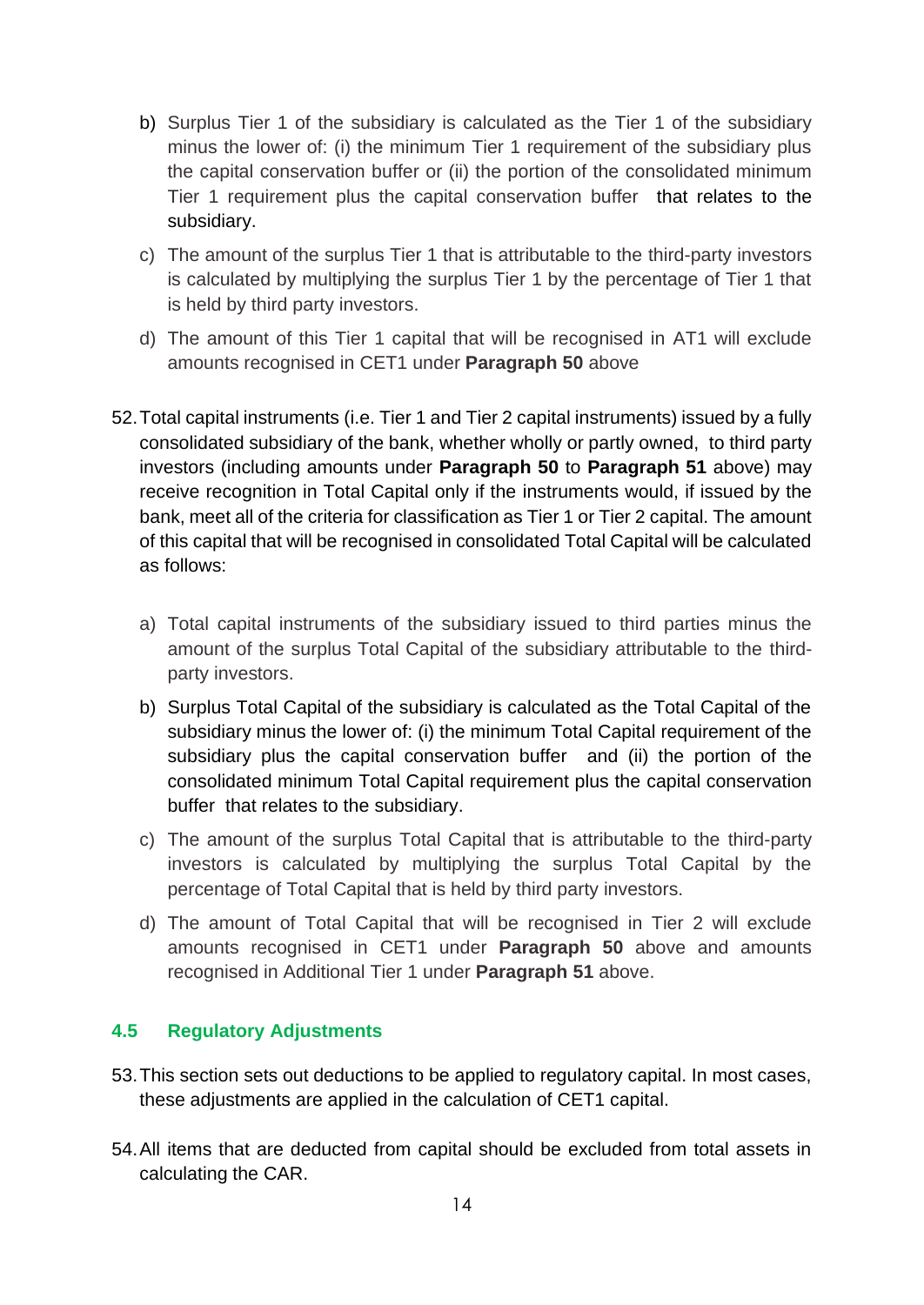- 55.If a bank is required to make a deduction from Tier 2 capital and it does not have sufficient capital to make that deduction, the shortfall will be deducted from Tier 1 capital.
- 56.In case of any shortfall in the regulatory capital requirements in any subsidiary entity, the shortfall should be fully deducted from the Common Equity Tier 1 (CET1) capital

#### **4.5.1 Goodwill and other intangibles**

- 57.Goodwill and all other intangibles must be deducted in the calculation of CET1. This includes any goodwill included in the valuation of significant investments in the capital of other financial entities that are outside the scope of regulatory consolidation.
- 58.The full amount is to be deducted net of any associated Deferred Tax Liability (DTL) which would be extinguished if the intangible assets become impaired or derecognised under the IFRS.

#### **4.5.2 Deferred Tax Assets (DTA)**

59.Deferred Tax Assets (DTAs) are to be deducted in the calculation of CET1.

#### **4.5.3 Cash Flow Hedge Reserve**

60.The amount of the cash flow hedge reserve that relates to the hedging of items that are not fair valued on the balance sheet should be derecognised in the calculation of CET1. This means that positive amounts should be deducted, and negative amounts should be added back.

#### **4.5.4 Gain on Sale Related to Securitisation Transactions**

61.Banks must deduct from CET1 any increase in equity capital resulting from a securitisation transaction, such as that associated with expected future margin income resulting in a gain on sale that is recognised in regulatory capital.

#### **4.5.5 Defined Benefit Pension Fund Assets and Liabilities**

62.Defined Benefit (DB) pension fund liabilities, as included on the balance sheet, must be fully recognised in the calculation of CET1. That is, CET1 cannot be increased through derecognising these liabilities.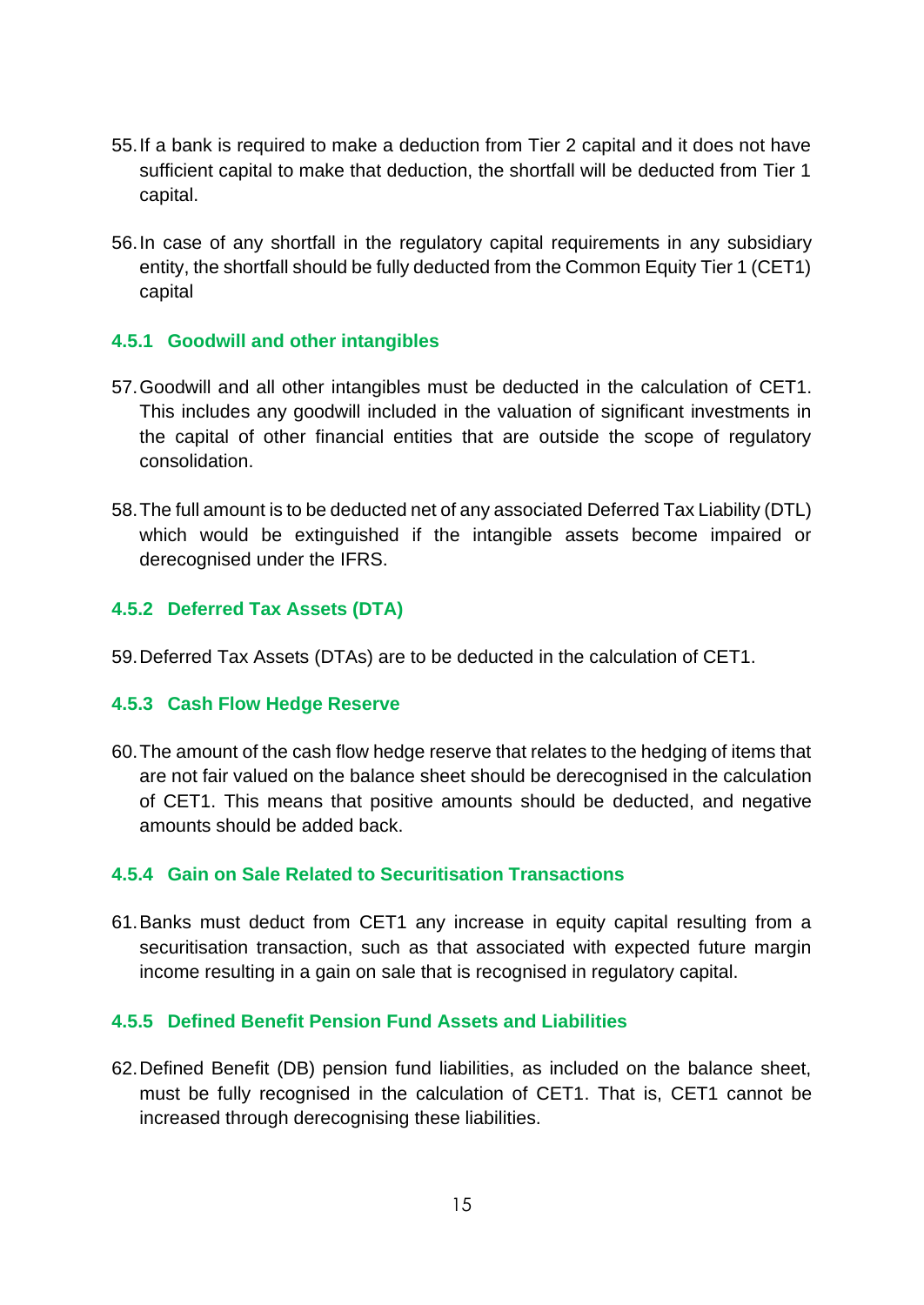63.For each DB pension fund that is an asset on the balance sheet, the net asset on the balance sheet in respect of the plan or fund should be deducted in the calculation of CET1 net of any associated deferred tax liability which would be extinguished if the asset should become impaired or derecognised under IFRS.

## **4.5.6 Investment in Own Shares (Treasury shares) and Own other Capital**

- 64.All of a bank's investments in its own common shares, whether held directly or indirectly, should be deducted in the calculation of CET1. In addition, any own stock which the bank could be contractually obliged to purchase should be deducted in the calculation of CET1 $12$ .
- 65.Banks must also deduct investments in their own AT1 in the calculation of their AT1 capital and must deduct investments in their own Tier 2 in the calculation of their Tier 2 capital.

## **4.5.7 Reciprocal cross holdings in the common shares of banking, financial and insurance entities**

- 66.Reciprocal cross-holdings of capital (e.g. Bank A holds capital of Bank B and Bank B in return holds capital of Bank A) should be deducted in full.
- 67.Banks must apply a "corresponding deduction approach" to such investments in the capital of other banks and financial entities. This means the deduction should be applied to the same component of capital for which the capital would qualify if it was issued by the bank itself.

## **4.5.8 Investments in the capital of banking and financial entities outside the scope of regulatory consolidation where the bank does not own more than 10% of the issued common shares of the entity**

- <span id="page-16-0"></span>68.A bank's aggregate investment in all types of eligible capital instruments, issued by banks and financial institutions (except its financial subsidiaries) should not exceed 10% of the investing bank's capital funds (Tier 1 plus Tier 2 before regulatory adjustments). Any investment in excess of this limit shall be assigned a risk weight of 1250%.
- 69.A banks' investment in the following instruments issued by financial institutions will be included in the prudential limit of 10%, referred to in **Paragraph [68](#page-16-0)** above:
	- a) Equity shares;

<sup>&</sup>lt;sup>12</sup> The treatment described will apply irrespective of the location of the exposure in the banking book or the trading book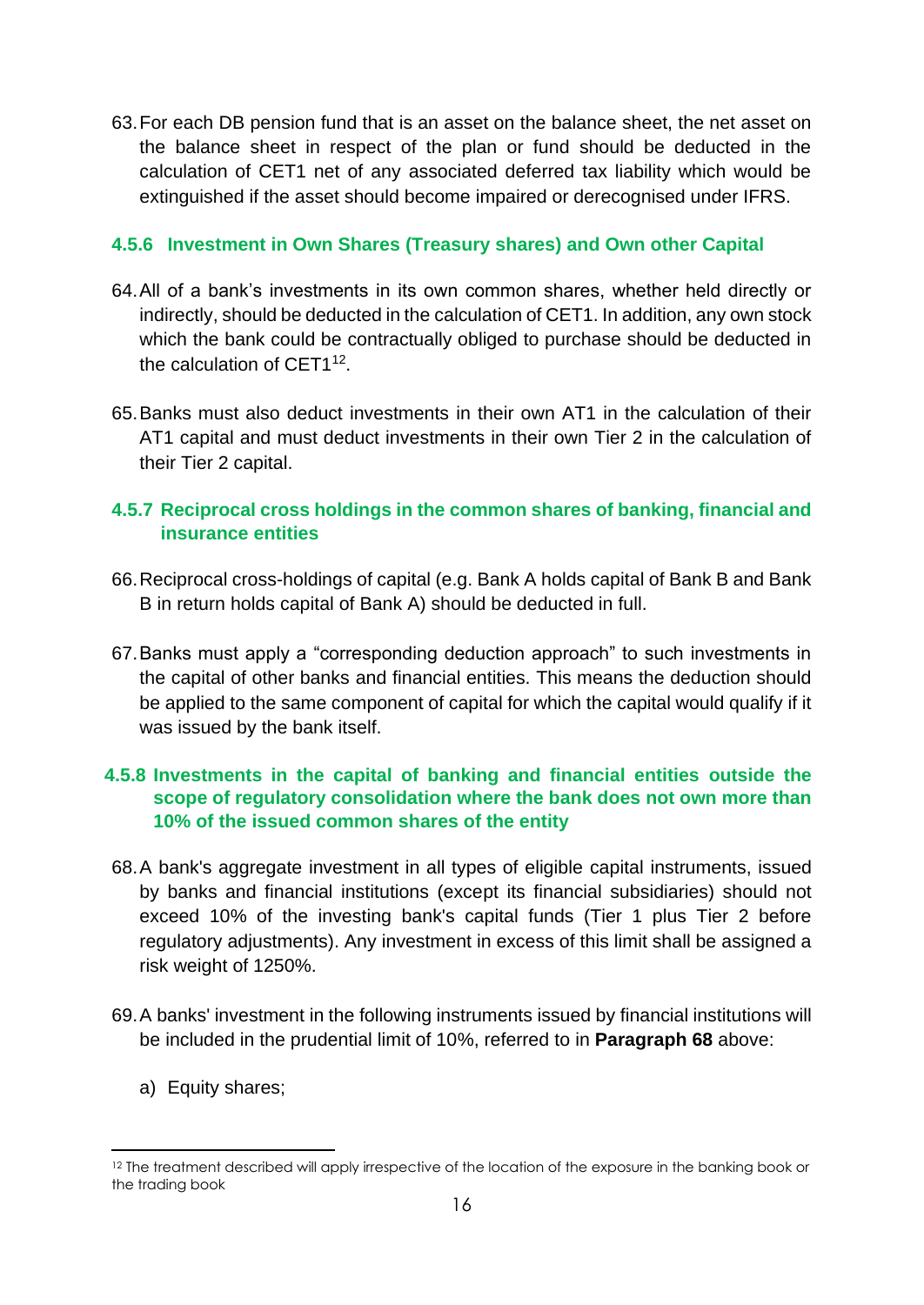- b) Hybrid debt capital instruments
- c) Subordinated debt instruments; and
- d) Any other instrument approved by the CBN having the nature of capital.
- 70.Financial institutions whose instruments shall qualify for capital purposes shall be as defined in the Regulation on the Scope of Banking Activities and Ancillary Matters No. 3 and any other extant regulations issued by the CBN.
- 71.Investment in the capital of banking, financial and insurance entities that are outside the scope of regulatory consolidation and where the bank does not own more than 10% of the issued common share capital of the entity should be deducted from capital. For the purpose of this regulatory adjustment:
	- a) Investments include direct, indirect<sup>13</sup> and synthetic holdings of capital instruments or other liabilities;
	- b) Holdings in both the banking book and trading book are to be included;
	- c) For capital instruments, it is the net long position that is to be included (i.e. the gross long position net of short positions in the same underlying exposure where the maturity of the short position either matches the maturity of the long position or has a residual maturity of at least one year);
	- d) If the capital instrument of the entity in which the bank has invested does not meet the criteria for CET1, AT1, or Tier 2 capital of the bank, the capital is to be considered common shares for the purposes of this regulatory adjustment;
	- e) Banks may with prior written approval from the CBN exclude temporarily certain investments where these have been made in the context of resolving a distressed institution.
- 72.If a bank is required to make a deduction from a particular tier of capital and it does not have enough of that tier of capital to satisfy that deduction, the shortfall will be deducted from the next higher tier of capital.
- 73.Amounts that are not deducted will continue to be risk weighted as per the relevant Pillar 1 RWA rules.

## **4.5.9 Shortfall in impairment**

74.Any shortfall in specific and collective impairment is to be deducted from CET1 capital.

<sup>&</sup>lt;sup>13</sup> Indirect holdings are exposures or parts of exposures that, if a direct holding loses its value, will result in a loss to the bank substantially equivalent to the loss in value of the direct holding.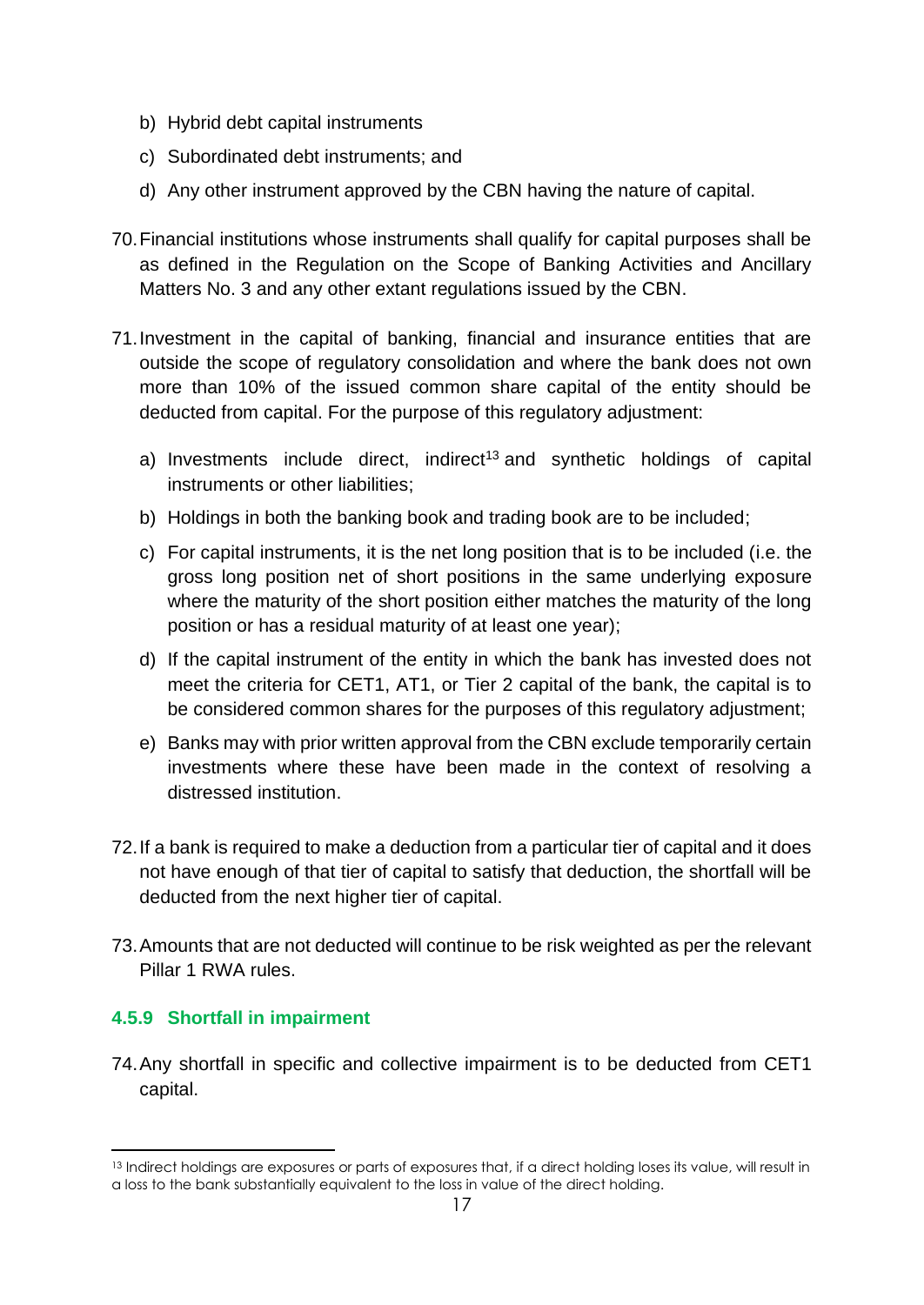## **4.5.10 Significant Investment in the Capital of Banking, Financial and Insurance Entities that are Outside the Scope of Regulatory Consolidation**

- 75.The regulatory adjustment described in this section applies to investments in the capital of banking, financial and insurance entities that are outside the scope of regulatory consolidation where the bank owns more than 10% of the issued common share capital of the issuing entity or where the entity is an affiliate of the bank. In addition:
	- a) Investments include direct, indirect, and synthetic holdings of capital instruments;
	- b) Holdings in both the banking book and trading book are to be included;
	- c) If the capital instrument of the entity in which the bank has invested does not meet the criteria for CET1, AT1, or Tier 2 capital of the bank, the capital is to be considered common shares for the purposes of this regulatory adjustment.
- 76.All investments in capital instruments included above that are not common shares must be fully deducted following a corresponding deduction approach. This means the deduction should be applied to the same tier of capital for which the capital would qualify if it was issued by the bank itself.

## <span id="page-18-0"></span>**5. Transitional Arrangements for ECL Accounting**

- 77.The transitional arrangement for Expected Credit Loss (ECL) accounting under IFRS 9 should take into consideration the CBN prescribed transitional approach<sup>14.</sup>
- 78.The transitional period commenced from 1 January 2018 which is the date upon which banks in Nigeria were required to fully adopt IFRS 9.
- 79.During the transitional period, the transitional adjustment amount should be partially included in CET1. The transitional adjustment amount included in CET1 capital each year during the transition period must be taken through to other measures of capital as appropriate, and to the calculation of the leverage ratio and of large exposure limits.

## <span id="page-18-1"></span>**6. Buffers Above the Regulatory Minimum**

<span id="page-18-2"></span>80.All banks shall be required to hold and maintain capital buffers above the regulatory minimum, as specified by the CBN from time to time. The capital buffers should be in the form of CET1 and should be above the minimum CET1, Tier 1 and Total Capital Adequacy levels as defined in this Guideline. The capital buffers shall comprise the sum of the following:

<sup>14</sup> Transitional Arrangements Treatment of IFRS 9 Expected Credit Loss for Regulatory Purposes by Banks in Nigeria, October 18, 2018, BSD/DIR/GEN/LAB/11/027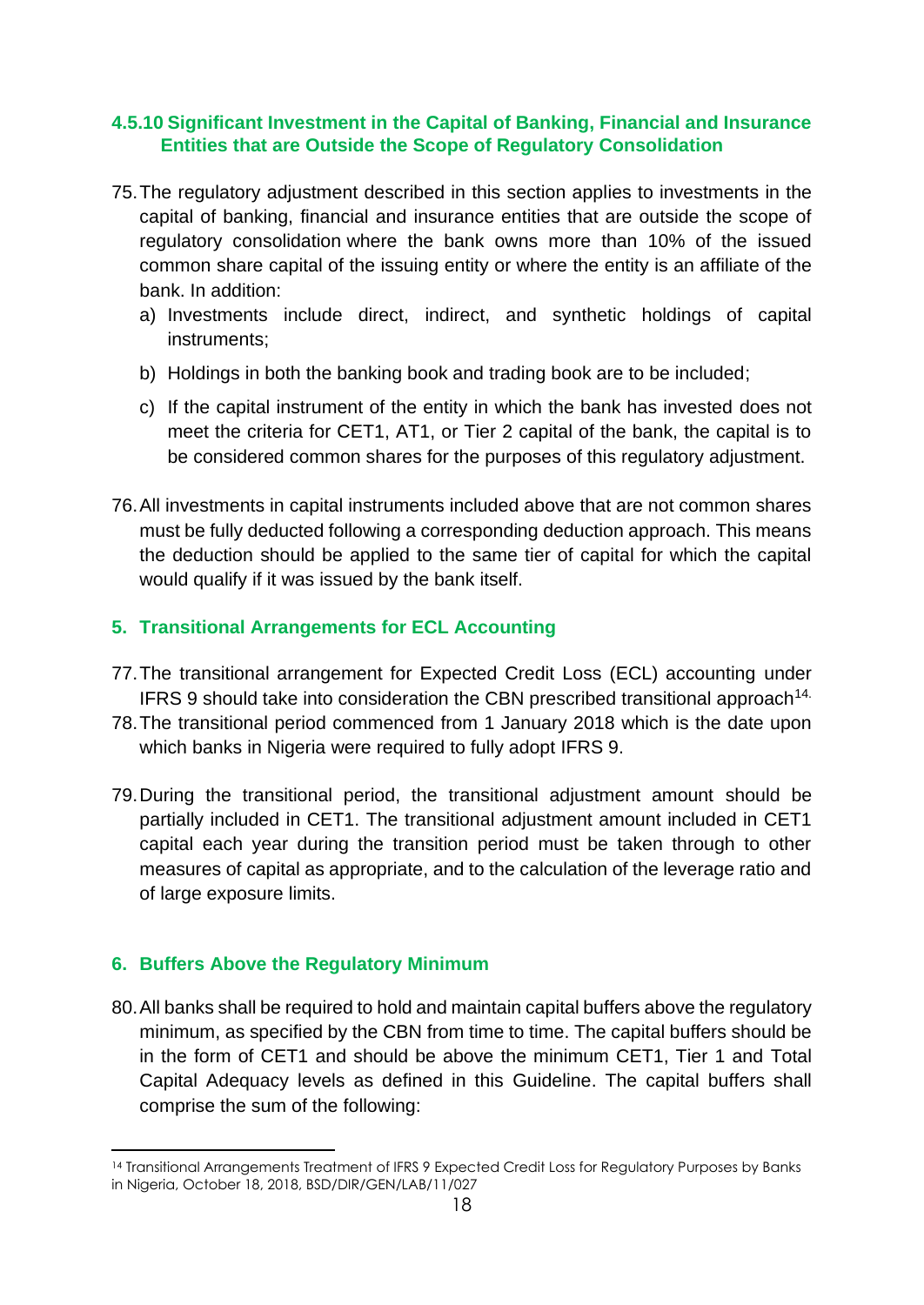- a) a Capital Conservation Buffer (CCB1) of 1.0% of TRWA; and
- b) a Countercyclical Capital Buffer (CCB2), which will be determined by the CBN from to time taking into consideration the prevailing macroeconomic conditions and developments within the financial sector amongst other factors.

## <span id="page-19-0"></span>**6.1 Capital Conservation Buffer**

- 81.The capital conservation buffer (CCB1) is designed to ensure that banks build up capital buffers during business as usual time which can be used to absorb losses during periods of crisis.
- 82.All Nigerian banks are therefore required to maintain a CCB1 of 1.0% of TRWA in the form of CET1 during business as usual periods to withstand future periods of stress.
- 83.Where buffers have been drawn down, banks are required to restrict discretionary capital distributions, including dividend payments, share buybacks, and employee bonuses<sup>15</sup>. Discretionary distributions, for the purposes of this Guideline, shall also include payments in respect of intra-group transfer pricing and technical service fees to foreign group members and/or parents.
- 84.Employees in Paragraph 86 refers to:
	- (i) individuals whose professional activities have a material impact on the bank's risk profile, which include senior management, material risk-takers and staff performing important risk management and control functions; and
	- (ii) groups of employees who may together take material risks, even if no individual employee is likely to expose the bank to material risk (e.g. loan officers who, as a group, originate loans that account for a material amount of the organisation's credit risk).
- 85.Banks have the option of raising new capital from the capital market as an alternative to conserving internally generated capital. The approach to be taken by banks shall be subject to prior approval from the CBN.

## <span id="page-19-1"></span>**6.2 Countercyclical Buffer**

86.In addition to CCB1, all banks in Nigeria will be required to maintain a Countercyclical Capital Buffer (CCB2)<sup>16</sup> where the CBN determines that there is a build-up of credit risk which could lead to system-wide stress. The CCB2 shall

<sup>15</sup>

<sup>&</sup>lt;sup>16</sup> The objective of countercyclical capital buffer is to support the broader macro-prudential goal and financial system stability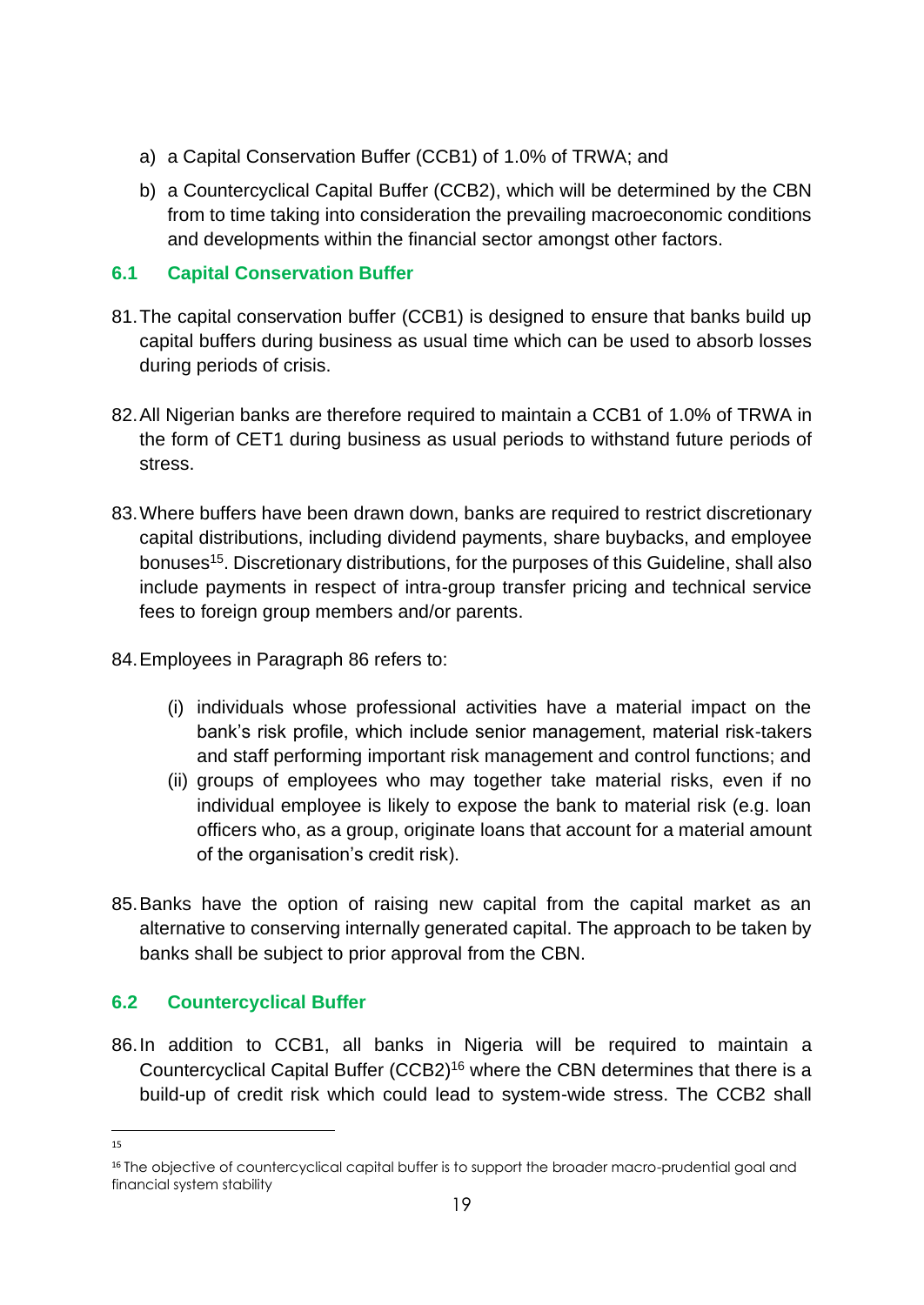range from 0% to 2.5% of TRWA and shall be determined by the CBN from time to time taking into consideration, amongst others, the prevailing economic and industry circumstances.

- 87.The CCB2 is to be met with CET1 capital and thus the restrictions on discretionary capital distribution would also take into consideration banks' levels of CCB2.
- 88.The CBN shall apply its macro prudential tools and supervisory judgement in determining the level of CCB2 to be maintained by Nigerian banks. The supervisory judgement shall be informed by, amongst others, the assessment of developments in the macroeconomic and financial conditions including the underlying drivers.
- 89.The CBN shall announce the required CCB2 twelve (12) months in advance, during which time banks will be expected to take measures aimed at building up their capital buffers to the required level. Where there is an imminent crisis, the CBN may require banks to build up a CCB2 at a much shorter notice.
- 90.Banks shall be required to maintain, if necessary, CCB2 for a minimum period to be determined by the CBN after the expectation for system wide risk has been alleviated.

## **91.The CCB2 buffer for banks with international authorization will be a weighted average of the buffers deployed across all the jurisdictions to which it has credit exposures.**

- 92.Where in place, banks must calculate and publicly disclose their CCB2 requirements with at least the same frequency as their minimum capital requirements. The buffer should be based on the most current jurisdictional countercyclical buffers.
- 93.Banks must also disclose the geographic breakdown of their exposures used in the calculation of the buffer requirement.

## <span id="page-20-0"></span>**6.3 Higher Loss Absorbency for D-SIBs**

94. The CBN's **Framework for The Regulation and Supervision of Domestic Systemically Important Banks (SIBs) in Nigeria issued on September 5, 2014**, requires D-SIBs in Nigeria to set aside Higher Loss Absorbency (HLA) or additional capital surcharge of 1.0% to their respective minimum required CAR. The HLA should be fully met with CET1 capital.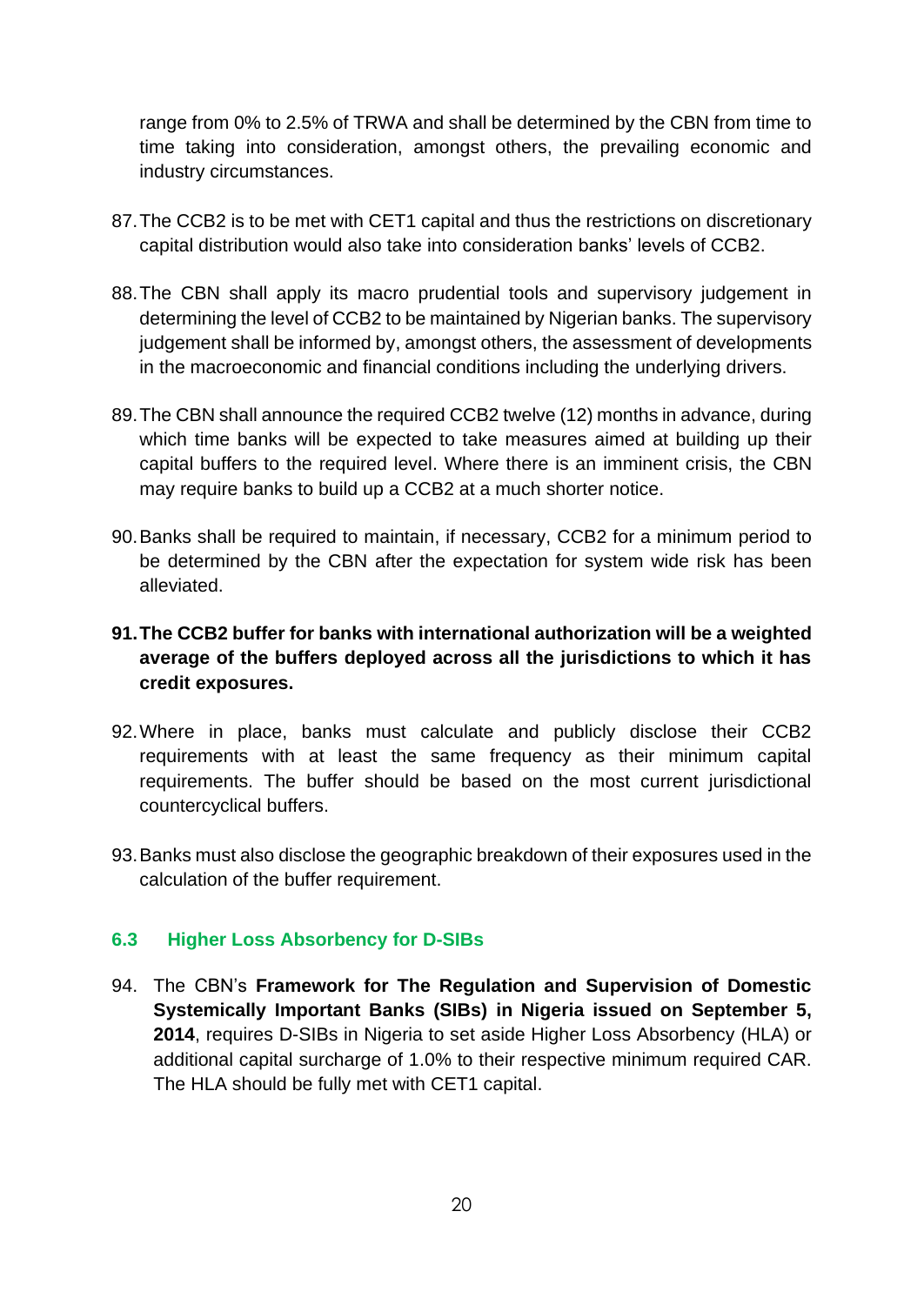95. The aim of HLA requirement is to reduce the probability of failure of D-SIBs given the relatively higher impact that their failure is expected to have on the domestic financial system and real economy.

## <span id="page-21-0"></span>**6.4 Minimum Capital Adequacy and Buffer Levels**

96. The following table sets out the minimum levels of capital adequacy and capital buffers that are applicable to banks depending on the nature of their authorization and their systemic importance to the Nigerian economy.

| <b>Capital Elements</b> | <b>National Banks</b> | International                          | <b>D-SIBs</b> |
|-------------------------|-----------------------|----------------------------------------|---------------|
| as % of TRWA            |                       | <b>Banks</b>                           |               |
| CET1                    | 7.0                   | 10.5                                   | 10.5          |
| T1                      | 7.5                   | 11.25                                  | 11.25         |
| <b>CAR</b>              | 10.0                  | 15.0                                   | 15.0          |
| CCB1                    | 1.0                   | 1.0                                    | 1.0           |
| CCB <sub>2</sub>        |                       | As determined by CBN from time to time |               |
| <b>HLA</b>              | Not Applicable        | Not Applicable                         | 1.0           |

#### Table 2: Minimum Capital Requirements and Buffer Levels

#### <span id="page-21-1"></span>**7. Determination of Maximum Distribution Payment in Nigeria**

## **7.1 Scope of Distribution**

97.Distribution payment for the purpose of this Guideline shall refer to:

- a) payment of dividends/coupon in respect of CET1 and AT1 capital;
- b) payment for purchase of the bank's own shares, subject to the existing regulation;
- c) discretionary bonus payment to the directors and employees of the bank as defined in Paragraph 87 ;
- d) technical service fees, management fees or other agreed or discretionary payments to a group entity or group member/parent; and
- e) any other payment that is in substance a distribution of the bank's CET1 capital

## **7.2 Conditions for Payment of Bonuses**

98. Bonus payment to directors and employees shall only be made in respect of a financial year if the following conditions are jointly met. Specifically, no bonus shall be paid where: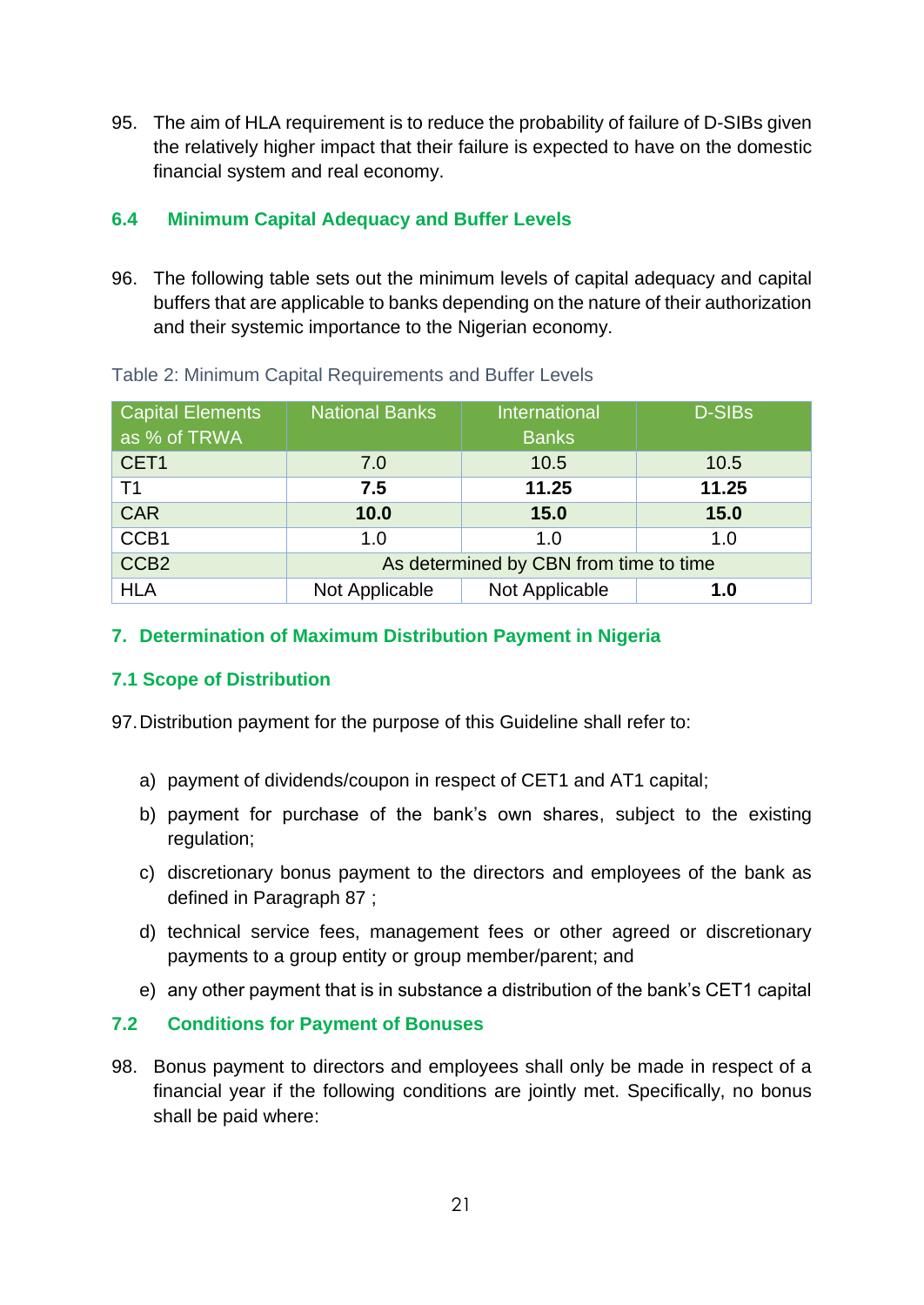- (i) National bank Composite Risk Rating (CRR) is Above Average or High, CET 1 is less than 8% (CET 1 of 7% + CCB1% )and has not satisfied the minimum leverage ratio requirement of 4%;
- (ii) International authorization Composite Risk Rating (CRR) is Above Average or High, CET 1 is less than 11.5% (CET 1 of 10.5% + CCB1%) and has not satisfied the minimum leverage ratio requirement of 4%; and
- (iii) D-SIBs Composite Risk Rating (CRR) is Above Average or High, CET 1 is less than 12.5% (CET 1 of 10.5% + CCB1% + HLA1%) and has not satisfied the minimum leverage ratio requirement of 5%.
- 99. For failure to meet their leverage ratio buffer requirement. The Table below sets out the criteria that has to be met by each class of banks before bonus payments can be made to directors and employees.

| Criteria                              | <b>Banks with</b><br><b>National</b><br>Authorization | <b>Bank with</b><br>International<br>Authorization | <b>D-SIBs</b>                 |
|---------------------------------------|-------------------------------------------------------|----------------------------------------------------|-------------------------------|
| CET1 <sup>17</sup>                    | Greater than 8.0%<br>of TRWA                          | <b>Greater than</b><br>11.5% of TRWA               | Greater than<br>12.5% of TRWA |
| <b>Composite Risk</b><br>Rating (CRR) |                                                       |                                                    |                               |

Table 3: Criteria for payment of bonus to directors and employees

100. Any bonuses not paid as a result of failure to meet the criteria set out in **Table 3** above shall be forfeited and shall not be paid in the subsequent years.

## **7.3 Conditions for Payment of Discretionary Obligations**

- 101. A bank should be mindful of its capital adequacy and liquidity positions, amongst others, in its decision to fulfil its discretionary obligations<sup>18</sup> to a group entity, parent or member of its group.
- 102. Where payments in respect of technical service fees, management fees or other agreed or discretionary payments to a group entity or group member/parent have been made, details of such payments shall be provided to the CBN not later than three (3) months after payment.

## **7.4 Conditions for Payment of dividends in respect of CET1**

103. Payments of dividends shall be subject to the provisions of the Banks and Other Financial Institutions Act (BOFIA).

<sup>&</sup>lt;sup>17</sup> This consists of the sum of the minimum CET 1 (as per Table 1), CCB 1 and HLA (where applicable).

<sup>&</sup>lt;sup>18</sup> e.g., discretionary technical service fees, management fees or other discretionary payments.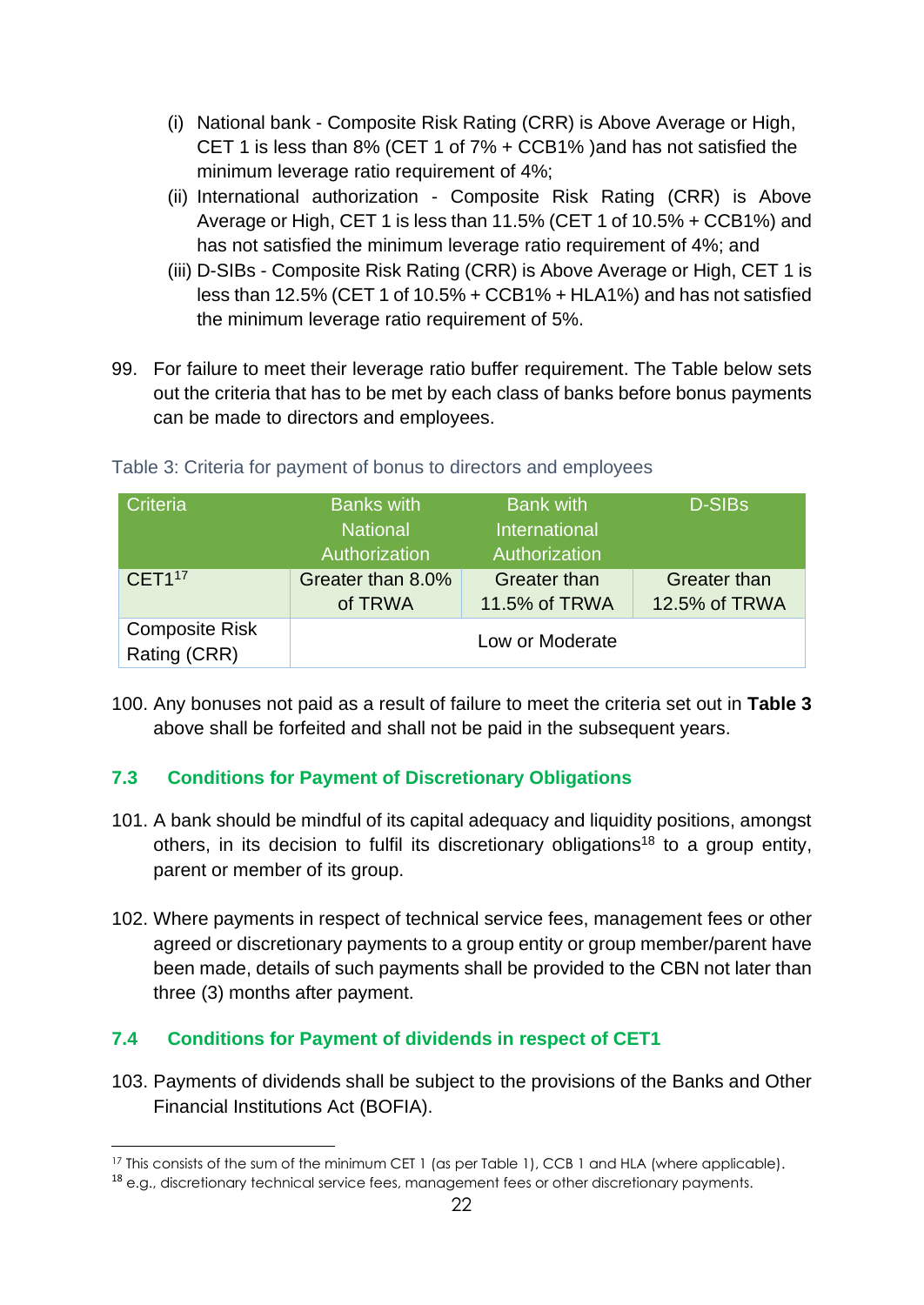104. The maximum allowable dividend shall be determined taking into consideration the bank's: (i) level of CET 1capital, (ii) the level of non-performing loans (NPLs), and (iii) Composite Risk Rating (CRR) at the point in time. The bank's maximum dividend for a given financial year shall therefore be restricted to the applicable pay-out ratio contained in **Appendix 2**.

#### <span id="page-23-0"></span>**8. Disclosure requirements**

- 105. To help improve transparency of regulatory capital and enhance market discipline, banks are required to publicly disclose the following as part of their Pillar 3 disclosures:
	- a) A full reconciliation of all regulatory capital elements back to the balance sheet in the audited financial statements;
	- b) A description of all limits and minima, identifying the positive and negative elements of capital to which the limits and minima apply;
	- c) A description of the main features of capital instruments issued;
	- d) Full terms and conditions of all instruments included in regulatory capital;
	- d) Where applicable, counter cyclical buffer requirements;
	- e) Where applicable, geographic breakdown of exposures used in the calculation of the counter cyclical buffer requirement.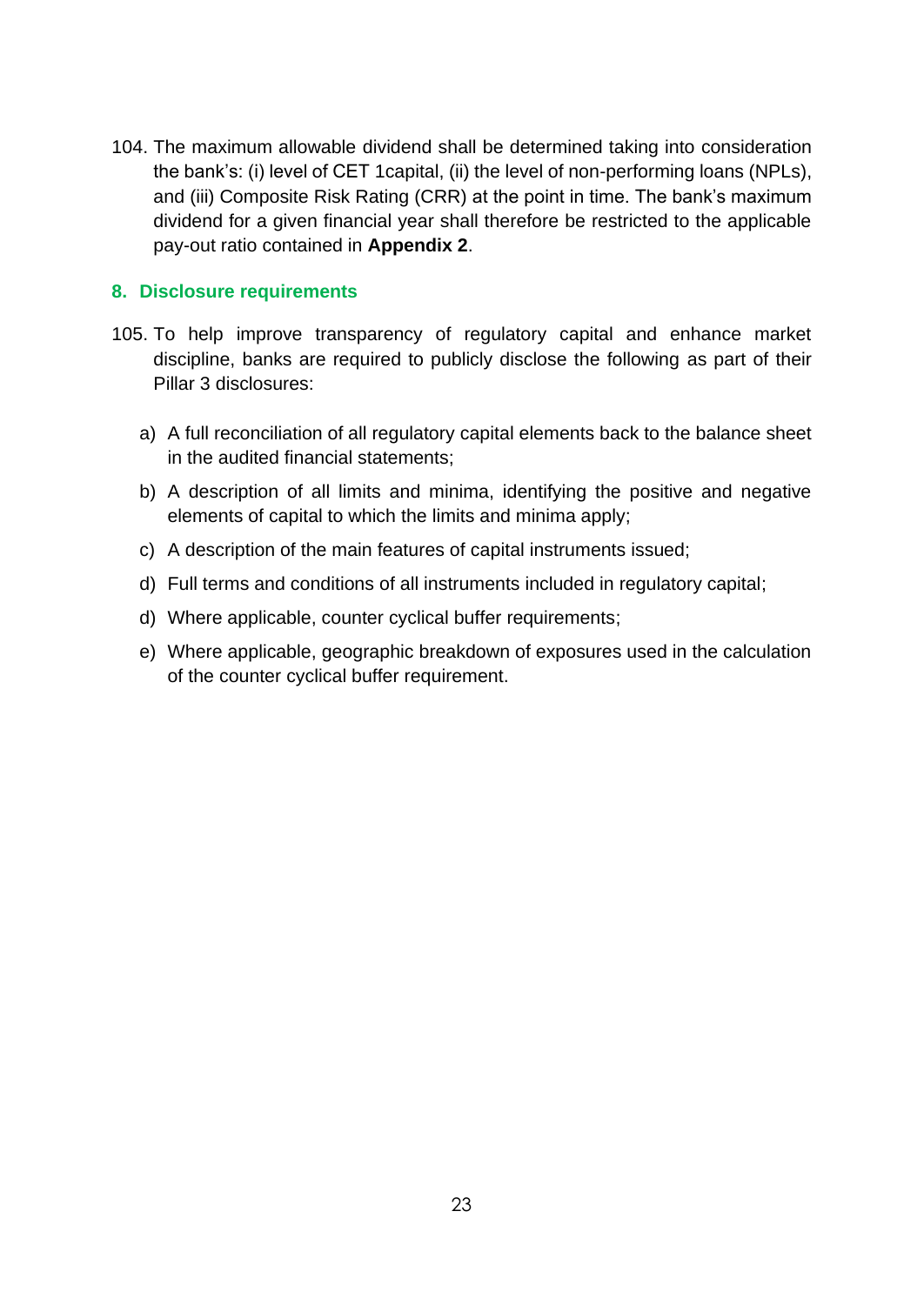## <span id="page-24-0"></span>**9. Appendix 1: Requirement at Solo and Consolidated Level**



Below is an illustration of compliance requirement at solo and consolidated level.

Requirements:

|              | a) Financial Holco:          | Consolidated (Group) CAR computation required                                |
|--------------|------------------------------|------------------------------------------------------------------------------|
| b)           | <b>Banking Subsidiary 1:</b> | Both solo (stand-alone) and consolidated (group) CAR<br>computation required |
| $\mathsf{C}$ | <b>Banking Subsidiary 2:</b> | Both solo and consolidated CAR computation required                          |
|              | d) Non-Bank Subsidiary 3:    | No CAR computation required by CBN                                           |
|              | $e)$ Subs A, B, C and D:     | No CAR computation required by CBN                                           |

**Note:** The Financial Holco, Banking Subsidiary 1 and Banking Subsidiary 2 are Nigerian entities.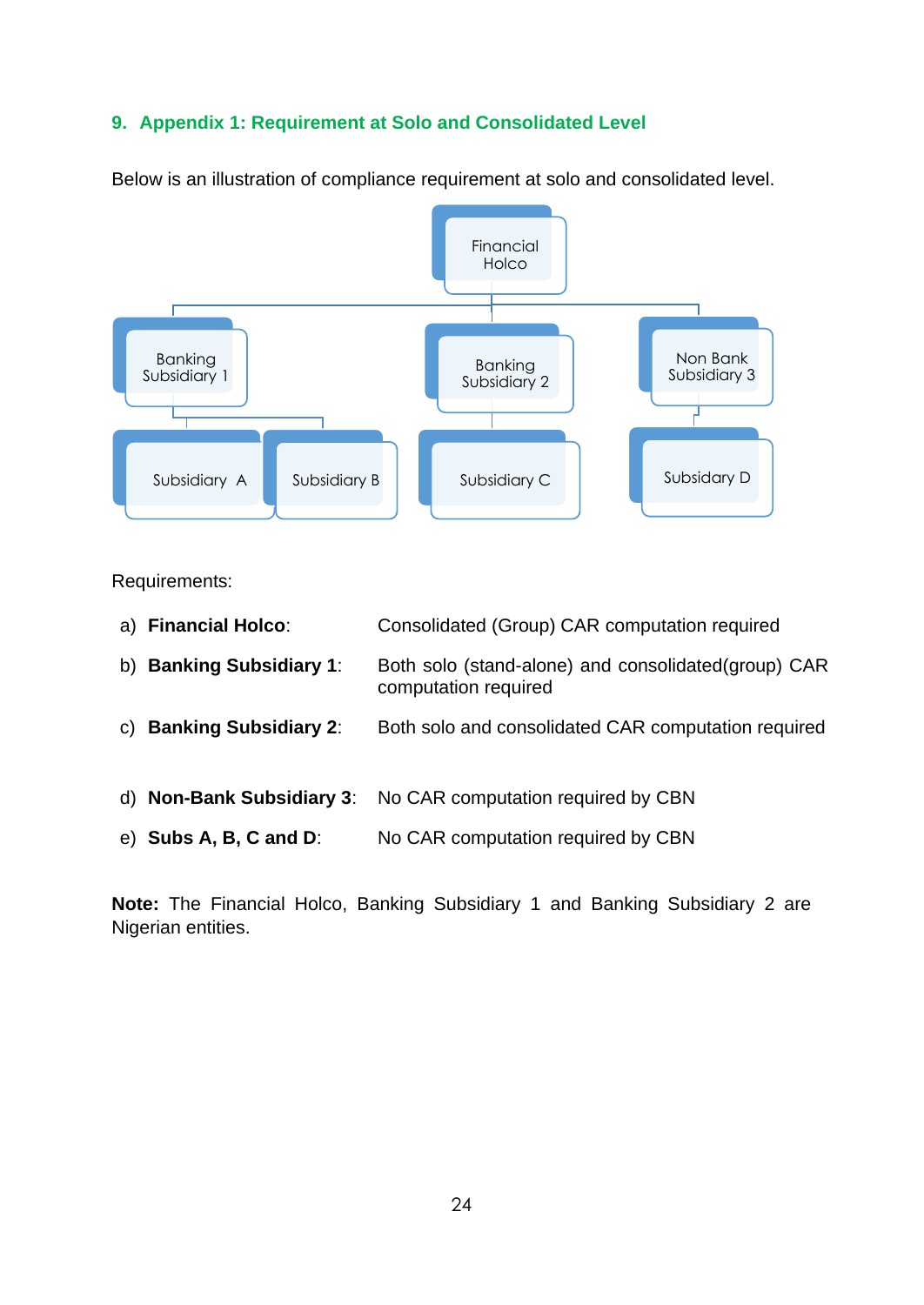#### <span id="page-25-0"></span>**10.Appendix 2: Maximum Dividend Pay-out Ratio**

- 1. Dividends for the purposes of this Guideline shall be the summation of dividends in respect of CET1 and AT1 capital.
- 2. Regardless of the type of authorization and the level of CET 1 ratio, **no dividend** shall be paid where:
	- a) The non-performing loans (NPL) ratio is great than 10%, or,
	- b) The Composite Risk Rating (CRR) is High, or
	- c) The leverage ratio is below the minimum threshold
- 3. In all the other cases (scenarios), the maximum dividend pay-out ratio shall be as follows:

| Determination of Maximum Payout Ratio Using CET1, CCB1, CCB2 and HLA |
|----------------------------------------------------------------------|
|----------------------------------------------------------------------|

| <b>National Banks</b> |             |              |               |              |           |
|-----------------------|-------------|--------------|---------------|--------------|-----------|
| CET1 Scenario 1       | <b>CRR</b>  | High         | Above Average | Moderate     | Low       |
|                       | <b>NPL</b>  | $NPL > 10\%$ | $NPL > 10\%$  | $NPL > 10\%$ | NPL > 10% |
| 7% - 7.25%            |             | $0\%$        | 0%            | 0%           | $0\%$     |
| 7.26% - 7.5%          | <u>ក្ថិ</u> | $0\%$        | 0%            | $0\%$        | 0%        |
| 7.51% - 7.75%         |             | 0%           | 0%            | 0%           | $0\%$     |
| 7.76% - 8%            | c<br>Σ      | $0\%$        | 0%            | 0%           | 0%        |
| > 8                   | ਫ਼ਿ<br>o.   | $0\%$        | 0%            | 0%           | 0%        |

| <b>National Banks</b>  |                    |                              |                              |                              |                              |
|------------------------|--------------------|------------------------------|------------------------------|------------------------------|------------------------------|
| <b>CET1 Scenario 2</b> | <b>CRR</b>         | High                         | Above Average                | Moderate                     | Low                          |
|                        | <b>NPL</b>         | $NPL > 8\%$ & $NPL \le 10\%$ | $NPL > 8\%$ & $NPL \le 10\%$ | $NPL > 8\%$ & $NPL \le 10\%$ | $NPL > 8\%$ & $NPL \le 10\%$ |
| 7% - 7.25%             |                    | $0\%$                        | 0%                           | 5%                           | 5%                           |
| $7.26\% - 7.5\%$       | ٤<br>ਨ<br>$\alpha$ | $0\%$                        | 5%                           | 10%                          | 15%                          |
| 7.51% - 7.75%          | ×                  | $0\%$                        | 5%                           | 20%                          | 25%                          |
| 7.76% - 8%             | o<br>æ<br>Σ.       | 0%                           | 10%                          | 30%                          | 40%                          |
| > 8                    | ਫ਼ਿ                | 0%                           | 15%                          | 40%                          | 50%                          |

| <b>National Banks</b>  |               |                            |                            |                            |                            |
|------------------------|---------------|----------------------------|----------------------------|----------------------------|----------------------------|
| <b>CET1 Scenario 3</b> | <b>CRR</b>    | High                       | Above Average              | Moderate                   | Low                        |
|                        | <b>NPL</b>    | $NPL > 5%$ & $NPL \leq 8%$ | $NPL > 5%$ & $NPL \leq 8%$ | $NPL > 5%$ & $NPL \leq 8%$ | $NPL > 5%$ & $NPL \leq 8%$ |
| 7% - 7.25%             | ੌਂਛ           | $0\%$                      | 0%                         | 5%                         | 10%                        |
| $7.26\% - 7.5\%$       | œ             | $0\%$                      | 5%                         | 15%                        | 20%                        |
| 7.51% - 7.75%          |               | $0\%$                      | 10%                        | 30%                        | 40%                        |
| 7.76% - 8%             | axi<br>Σ<br>⋗ | $0\%$                      | 15%                        | 40%                        | 55%                        |
| > 8                    |               | 0%                         | 20%                        | 55%                        | 75%                        |

| <b>National Banks</b>  |                    |                |                |                |                |
|------------------------|--------------------|----------------|----------------|----------------|----------------|
| <b>CET1 Scenario 4</b> | <b>CRR</b>         | High           | Above Average  | Moderate       | Low            |
|                        | <b>NPL</b>         | $NPL \leq 5\%$ | $NPL \leq 5\%$ | $NPL \leq 5\%$ | $NPL \leq 5\%$ |
| 7% - 7.25%             |                    | $0\%$          | 5%             | 10%            | 10%            |
| 7.26% - 7.5%           | ٤<br>ਨ<br>œ        | 0%             | 5%             | 20%            | 25%            |
| 7.51% - 7.75%          | ÷                  | $0\%$          | 15%            | 40%            | 50%            |
| 7.76% - 8%             | O<br>æ<br>Σ<br>ਫ਼ਿ | 0%             | 20%            | 55%            | 75%            |
| > 8                    |                    | $0\%$          | 25%            | 75%            | 100%           |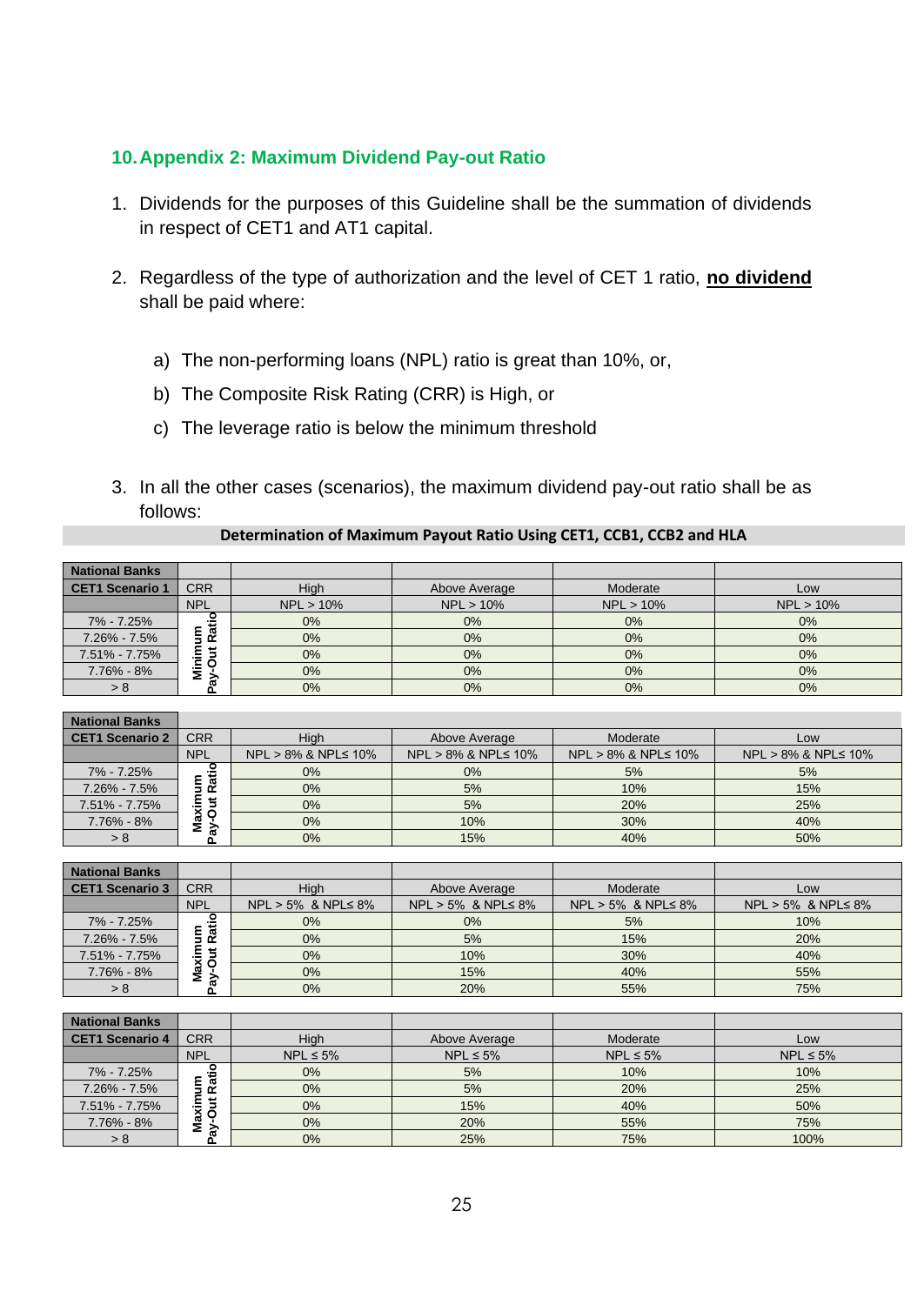| International<br><b>Banks</b> |                     |           |               |           |           |
|-------------------------------|---------------------|-----------|---------------|-----------|-----------|
| CET1 Scenario 1               | <b>CRR</b>          | High      | Above Average | Moderate  | Low       |
|                               | <b>NPL</b>          | NPL > 10% | $NPL > 10\%$  | NPL > 10% | NPL > 10% |
| 10.5% - 10.75%                | ਜ਼<br>٤<br>$\alpha$ | $0\%$     | 0%            | 0%        | 0%        |
| 10.76% - 11%                  |                     | $0\%$     | 0%            | $0\%$     | 0%        |
| 11.01% - 11.25%               |                     | $0\%$     | 0%            | $0\%$     | 0%        |
| 11.26% - 11.5%                | Maxim<br>O          | $0\%$     | 0%            | $0\%$     | 0%        |
| > 11.5                        | ਨੇ                  | $0\%$     | 0%            | 0%        | 0%        |

| International   |                        |                              |                              |                               |                     |
|-----------------|------------------------|------------------------------|------------------------------|-------------------------------|---------------------|
| <b>Banks</b>    |                        |                              |                              |                               |                     |
| CET1 Scenario 2 | <b>CRR</b>             | High                         | Above Average                | Moderate                      | Low                 |
|                 | <b>NPL</b>             | $NPL > 8\%$ & $NPL \le 10\%$ | $NPL > 8\%$ & $NPL \le 10\%$ | $NPL > 8\%$ & NPL $\leq 10\%$ | NPL > 8% & NPL≤ 10% |
| 10.5% - 10.75%  | ল<br>≃<br>=<br>Σō<br>Ξ | $0\%$                        | 0%                           | 5%                            | 5%                  |
| 10.76% - 11%    |                        | $0\%$                        | 5%                           | 10%                           | 15%                 |
| 11.01% - 11.25% |                        | $0\%$                        | 5%                           | 20%                           | 25%                 |
| 11.26% - 11.5%  |                        | $0\%$                        | 10%                          | 30%                           | 40%                 |
| > 11.5          | ଟି                     | $0\%$                        | 15%                          | 40%                           | 50%                 |

| <b>International</b>   |                |                            |                            |                            |                            |
|------------------------|----------------|----------------------------|----------------------------|----------------------------|----------------------------|
| <b>Banks</b>           |                |                            |                            |                            |                            |
| <b>CET1 Scenario 3</b> | <b>CRR</b>     | High                       | Above Average              | Moderate                   | Low                        |
|                        | <b>NPL</b>     | $NPL > 5%$ & $NPL \leq 8%$ | $NPL > 5%$ & $NPL \leq 8%$ | $NPL > 5%$ & $NPL \leq 8%$ | $NPL > 5%$ & $NPL \leq 8%$ |
| 10.5% - 10.75%         | ਛ              | $0\%$                      | 0%                         | 5%                         | 10%                        |
| 10.76% - 11%           | $\alpha$       | $0\%$                      | 5%                         | 15%                        | 20%                        |
| 11.01% - 11.25%        |                | $0\%$                      | 10%                        | 30%                        | 40%                        |
| 11.26% - 11.5%         | Maxim<br>N-Out | $0\%$                      | 15%                        | 40%                        | 55%                        |
| >11.5                  | ਫ਼ੇ<br>௨       | 0%                         | 20%                        | 55%                        | 75%                        |

| International<br><b>Banks</b> |                     |             |               |             |          |
|-------------------------------|---------------------|-------------|---------------|-------------|----------|
| CET1 Scenario 4               | <b>CRR</b>          | High        | Above Average | Moderate    | Low      |
|                               | <b>NPL</b>          | $NPL < 5\%$ | $NPL < 5\%$   | $NPL < 5\%$ | NPL < 5% |
| 10.5% - 10.75%                | Ŧã                  | $0\%$       | 5%            | 10%         | 10%      |
| 10.76% - 11%                  | g<br>E<br>œ         | $0\%$       | 5%            | 20%         | 25%      |
| 11.01% - 11.25%               |                     | $0\%$       | 15%           | 40%         | 50%      |
| 11.26% - 11.5%                | Maxim<br>N-Out<br>⋗ | 0%          | 20%           | 55%         | 75%      |
| > 11.5                        |                     | $0\%$       | 25%           | 75%         | 100%     |

| <b>DSIBs</b>           |               |           |               |              |           |
|------------------------|---------------|-----------|---------------|--------------|-----------|
| <b>CET1 Scenario 1</b> | <b>CRR</b>    | High      | Above Average | Moderate     | Low       |
|                        | <b>NPL</b>    | NPL > 10% | $NPL > 10\%$  | $NPL > 10\%$ | NPL > 10% |
| 10.5% - 11%            | Ŧ             | $0\%$     | 0%            | 0%           | 0%        |
| 11.01% - 11.5%         | œ             | 0%        | 0%            | 0%           | 0%        |
| 11.51% - 12%           |               | 0%        | 0%            | 0%           | 0%        |
| 12.01% - 12.5%         | Maxi<br>ay-Ou | $0\%$     | 0%            | 0%           | 0%        |
| >12.5                  | . हि<br>௨     | $0\%$     | 0%            | 0%           | 0%        |

| <b>DSIBs</b>           |                   |                              |                              |                               |                               |
|------------------------|-------------------|------------------------------|------------------------------|-------------------------------|-------------------------------|
| <b>CET1 Scenario 2</b> | <b>CRR</b>        | High                         | Above Average                | Moderate                      | Low                           |
|                        | <b>NPL</b>        | $NPL > 8\%$ & $NPL \le 10\%$ | $NPL > 8\%$ & $NPL \le 10\%$ | $NPL > 8\%$ & NPL $\leq 10\%$ | $NPL > 8\%$ & NPL $\leq 10\%$ |
| $10.5\% - 11\%$        |                   | $0\%$                        | 0%                           | 5%                            | 5%                            |
| 11.01% - 11.5%         | ল<br>$\alpha$     | $0\%$                        | 5%                           | 10%                           | 15%                           |
| 11.51% - 12%           |                   | $0\%$                        | 5%                           | 20%                           | 25%                           |
| 12.01% - 12.5%         | Maxi<br>N-Ou<br>⋗ | $0\%$                        | 10%                          | 30%                           | 40%                           |
| > 12.5                 | o.                | $0\%$                        | 15%                          | 40%                           | 50%                           |